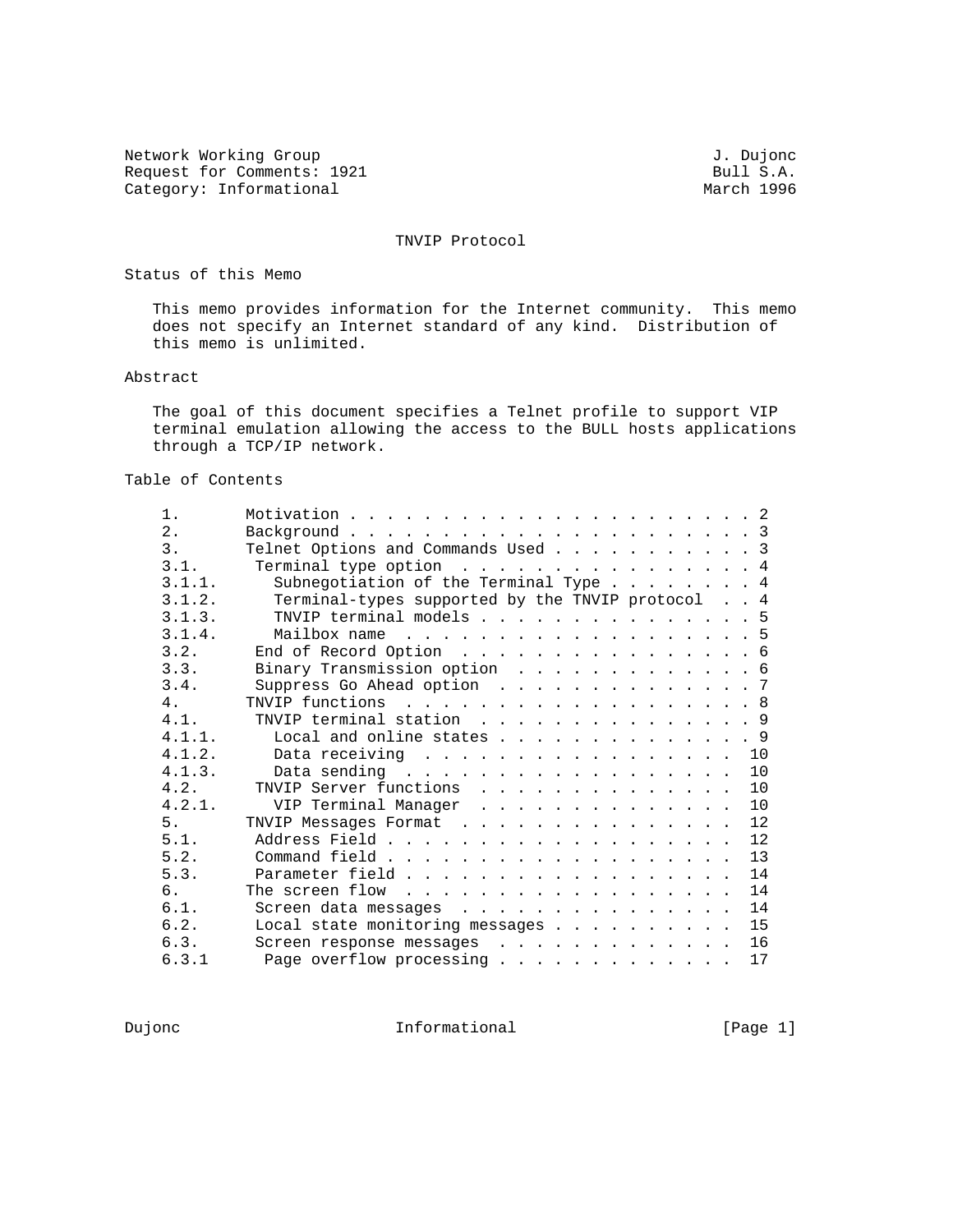| 6.4.  | Screen data purge indication message 17                   |
|-------|-----------------------------------------------------------|
| 7.    | 17                                                        |
| 7.1.  | 17<br>Printer data messages                               |
| 7.2.  | 18<br>Printer response messages                           |
| 7.3.  | 19<br>7800 printer status management                      |
| 7.4.  | Printer state request message<br>20                       |
| 7.5.  | 20<br>Printer state response messages                     |
| 7.6.  | Printer purge indication message<br>20                    |
| 8.    | The Screen Copy Printing flow<br>21                       |
| 8.1.  | Screen copy request messages 21                           |
| 8.2.  | 21<br>Screen copy data message                            |
| 8.3.  | Screen copy response messages 22                          |
| 8.4.  | Screen copy purge indication message 23                   |
| 9.    | The TM attention 23                                       |
| 10.   | 24<br>The Break Key $\dots \dots \dots \dots \dots \dots$ |
| 11.   | 24                                                        |
| 12.   | 24<br>TNVIP messages list $\ldots$                        |
| 12.1. |                                                           |
| 12.2. | 26<br>Printer flow $\ldots \ldots \ldots \ldots \ldots$   |
| 12.3. | 28<br>Screen Copy Printing messages flow                  |
| 13.   | Security Considerations<br>29                             |
| 14.   | 30                                                        |
| 15.   | 30<br>Author's Address                                    |
|       |                                                           |

### 1. Motivation

 P200 [7] and 7800 [8] VIP (Visual Information Projection) terminals differ mainly from NVT terminals [1] in that they work in block mode and have the capability to manage an associated printer. Generally in a DSA (Distributed Systems Architecture) network they are managed through the VIP transmission line procedure (character oriented). That is the reason why they are generically referred as VIP terminals.

 This document specifies the options to be modified successfully, to pass from the NVT terminal emulation supported on a Telnet connection, to a VIP terminal emulation. It defines also the format of the messages exchanged between the server and the client when the TNVIP protocol is successfully negotiated.

Dujonc **Informational Informational** [Page 2]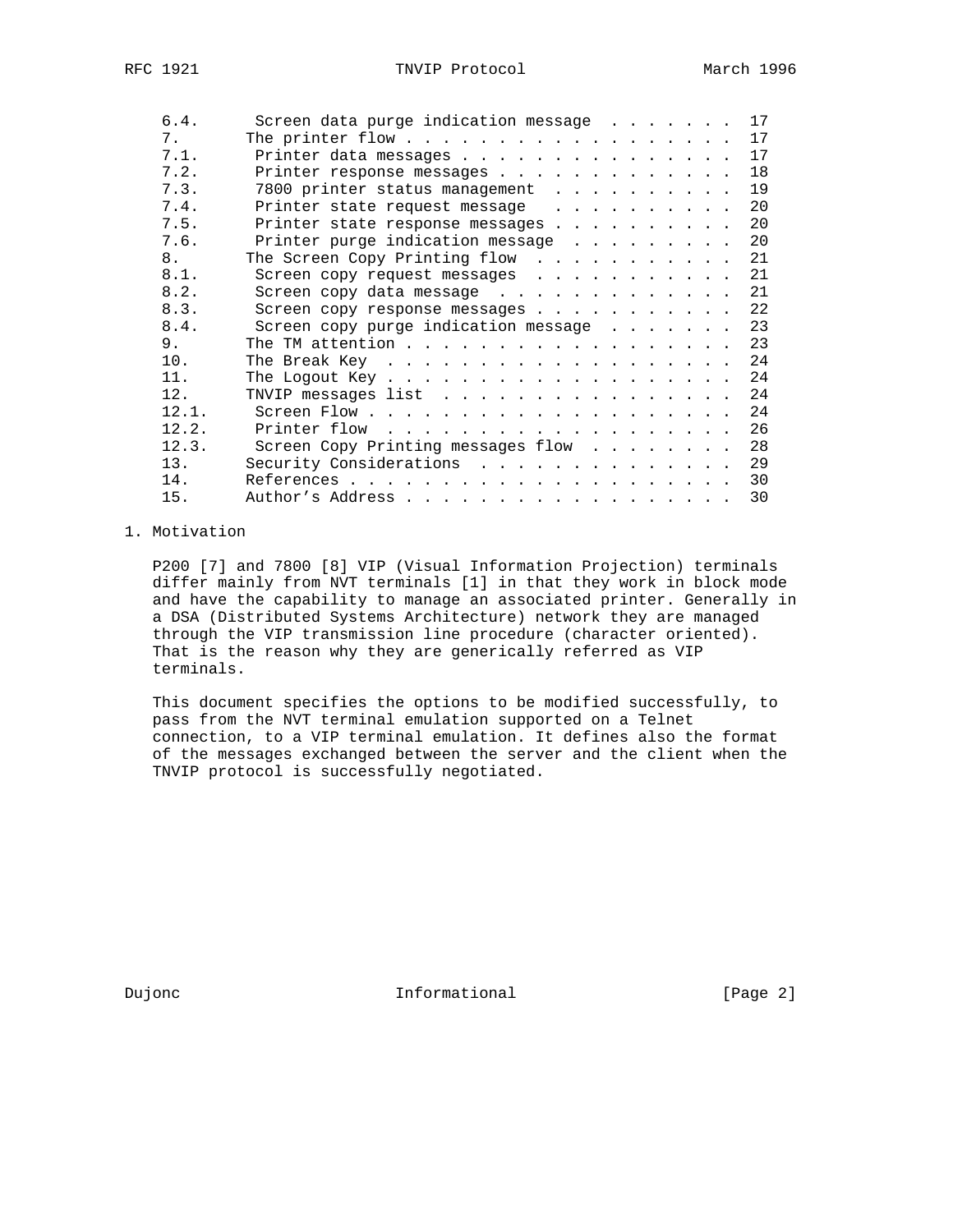- 
- 2. Background

 VIP terminal family includes a broad range of different terminal types. They work in block mode with an ASCII or 8 binary bits set of characters.

 The Bull terminals in the DSA network environment use the services of a Terminal Manager (TM) [2]. It is generally installed in a communication processor (as a Datanet or Mainway system) where it assures the connection with the BULL host application generally through a DSA session.

 The Terminal Manager is in charge to present the terminal station and to manage the session connection to the host computer. It offers generally a possibility of dialog with the terminal to allow the user to modify the connection parameters, to manage the session (connection request, abort, etc ..). The set of commands and responses used is called "TM Local Dialog".

3. Telnet Options and Commands Used

 The mandatory telnet parameters to be negotiated successfully between the "TNVIP server" and the "TNVIP client" are :

- the Terminal-Type option [3] to define a VIP terminal model and if necessary a Mailbox name to request a specific access point in the "TNVIP server",
- the End Of Record option [4] to delimit the TNVIP message at the Telnet level. As the End Of Record (EOR) code indicates the end of an effective data unit, Telnet should attempt to send the data up to and including the EOR code together to promote communication efficiency.

Others Telnet parameters, can be optionally negotiated as :

- the Binary Transmission option [5], when the terminal emulation uses a 8 binary bits set of characters,
- the Suppress Go Ahead option [6], when no synchronisation of the data transmission from the "TNVIP client" with the DSA session turn or the ISO session token is needed.

 When the two parties (the "TNVIP server" and the "TNVIP client") have negotiated successfully a TNVIP terminal type and the EOR telnet option, that means they agree to respect the TNVIP protocol (the TNVIP message format and the exchange rules).

Dujonc **Informational Informational Informational** [Page 3]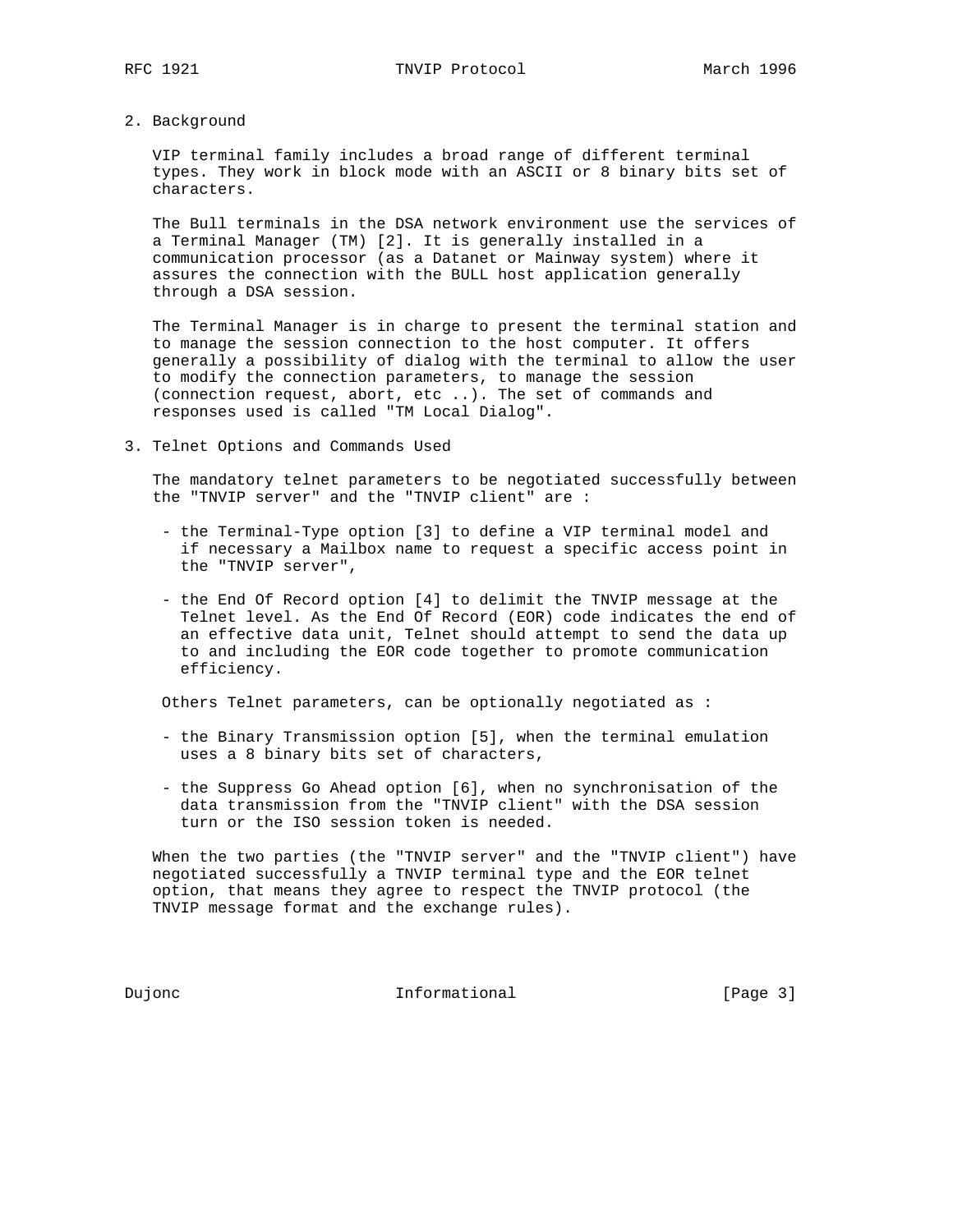3.1 Terminal type option

IAC DO TERMINAL-TYPE

 Sender (the "TNVIP server" party) is willing to receive terminal type information in a subsequent sub-negotiation.

IAC WILL TERMINAL-TYPE

 Sender (the terminal "TNVIP client" party) is willing to send terminal-type information in a subsequent sub-negotiation.

3.1.1 Subnegotiation of the Terminal Type

IAC SB TERMINAL-TYPE SEND IAC SE

 Sender (the "TNVIP server" party) requests the receiver to transmit his next terminal-type, and switch emulation modes (if more than one terminal type is supported).

IAC SB TERMINAL-TYPE IS tnvip-terminal-model@MB-name IAC SE

 Sender (the terminal "TNVIP client" party) is stating the name of his current (or only) terminal-type. Optionally, a mailbox name can be added to request a particular access point in the "TNVIP server". By default, the "TNVIP server" uses a generic access point.

3.1.2 Terminal-types supported by the TNVIP protocol

 The TNVIP terminal type string given at the Telnet negotiation is formatted as follows :

<TNVIP-terminal-model> [ <@ character> <Mailbox-name> ]

 The @ character is used as separator between the VIP-terminal-model and the Mailbox-name.

Dujonc **Informational Informational** [Page 4]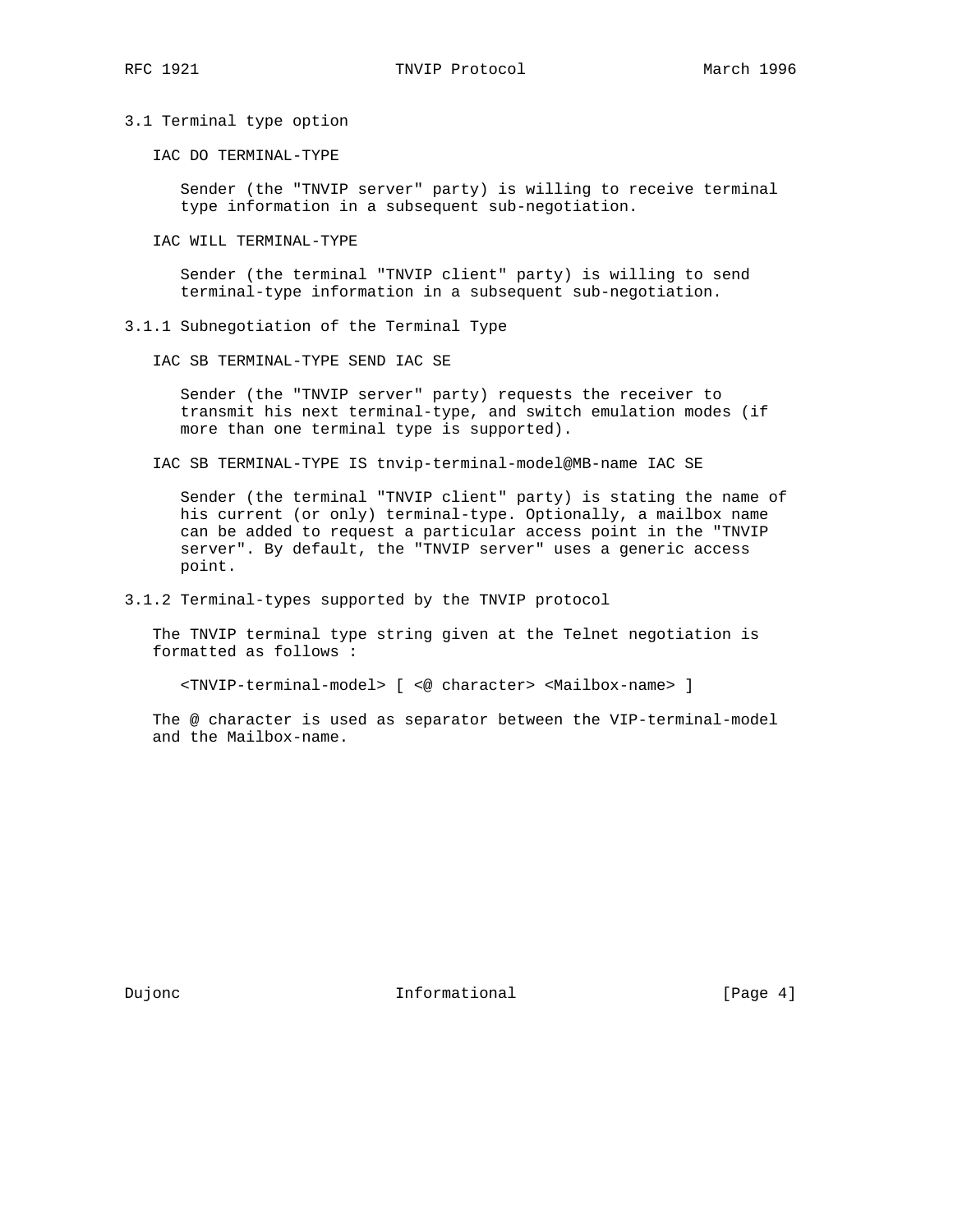RFC 1921 **TNVIP Protocol** March 1996

## 3.1.3 TNVIP terminal models

 The valid TNVIP terminal models are the following ASCII character strings. (The table gives for each terminal model string the hexadecimal number indicating the associated DSA model number defined in the DSA terminal presentation protocols ).

| P200 family |               |  |    |  | 7800 family |                           |  |            |
|-------------|---------------|--|----|--|-------------|---------------------------|--|------------|
|             | TNVIP model ! |  |    |  |             | DSA code !! TNVIP model ! |  | DSA code ! |
|             | VIP7700       |  | 33 |  |             | VIP7804                   |  | 3E         |
|             | VIP7760       |  | 3A |  |             | VIP7804V                  |  | 4A         |
|             | DKU7005       |  | 3D |  |             | VIP7814                   |  | 47         |
|             | DKU7007D      |  | 40 |  |             | HDS7                      |  | 4D         |
|             | DKU7105       |  | 41 |  |             | VIP8800                   |  | 4F         |
|             | DKU7107D      |  | 42 |  |             |                           |  |            |
|             | DKU7211       |  | 45 |  |             |                           |  |            |
|             | DKU7211D      |  | 4E |  |             |                           |  |            |

 The D character at the end of the string indicates that the terminal supports the Remote Forms function [9]. It is the capability to store forms in the terminal allowing the host application to display a form stored in the terminal sending a short length command without sending all the data of the form. This function is usually supported by the terminal concentrators.

### 3.1.4 Mailbox name

 The mailbox name allows the "TNVIP client" to request a specialized access point referenced by this name in the "TNVIP server". It is an ASCII character string. Its presence in the Telnet terminal type string is optional. When not present, a generic (default) access can be provided by the "TNVIP server".

 When the "TNVIP server" is a gateway to DSA hosts, the mailbox name defines the DSA session access point of the terminal in the server. Its length is limited to 12 characters. Lower case characters are allowed but are processed as upper case. This string is generally used to identify a specific terminal station (having a printer for example) or to use a particular declaration of this terminal in the "TNVIP server".

Dujonc **Informational Informational Informational** [Page 5]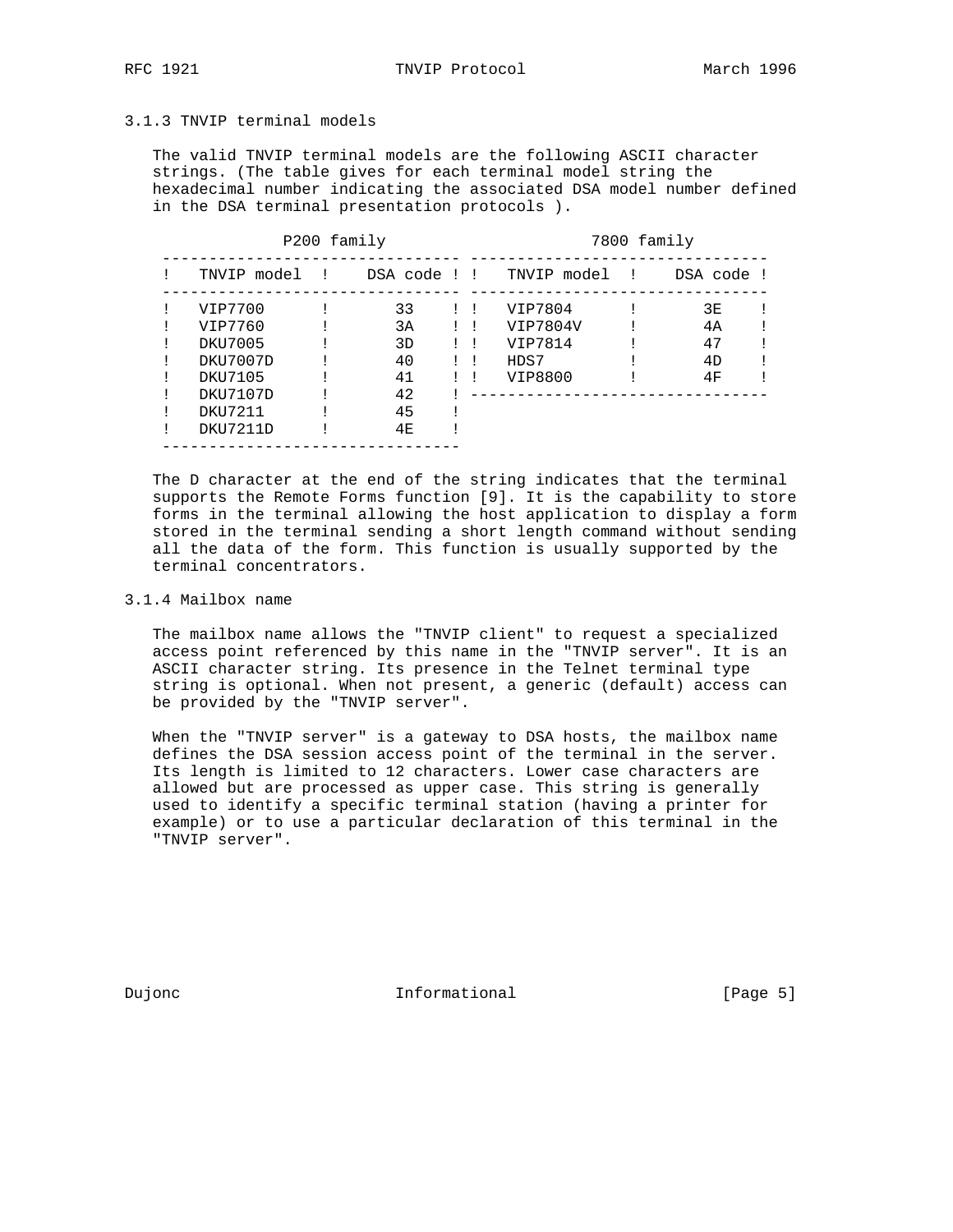### 3.2 End of Record Option

 VIP device communications are block oriented. That is, each partner buffers data until an entire "message" has been built, at which point the data are sent to the other side. The end of a message is understood to be the last byte transmitted. The Telnet EOR command is used to delimit these natural blocks of TNVIP data within the Telnet data stream. An <EOR> is sent at the end of each TNVIP message, in both directions.

IAC WILL END-OF-RECORD

 The sender of this command requests permission to begin transmission of the Telnet END-OF-RECORD (EOR) code when transmitting data characters, or the sender of this command confirms it will now begin transmission of EORs with transmitted data characters.

IAC DO END-OF-RECORD

 The sender of this command requests that the sender of data starts transmitting the EOR code when transmitting data, or the sender of this command confirms that the sender of data is expected to transmit EORs.

3.3 Binary Transmission option

 According to the character set used by the emulation, the "TNVIP client" and the "TNVIP server" can be led to negotiate the Telnet binary transmission option.

 If either side wishes to transmit the decimal value 255 and have it interpreted as data, it must "double" this byte. In other words, a single occurrence of decimal 255 will be interpreted by the other side as an IAC, while two successive bytes containing decimal 255 will be treated as one data byte with a value of decimal 255.

IAC DO TRANSMIT-BINARY

 Sender requests that sender of the data starts transmitting or confirms that the sender of data is expected to transmit characters that are to be interpreted as 8 bits of binary data by the receiver.

IAC WILL TRANSMIT-BINARY

 Sender requests permission to begin transmitting, or confirms it will now begin transmitting binary data.

Dujonc **Informational Informational Informational** [Page 6]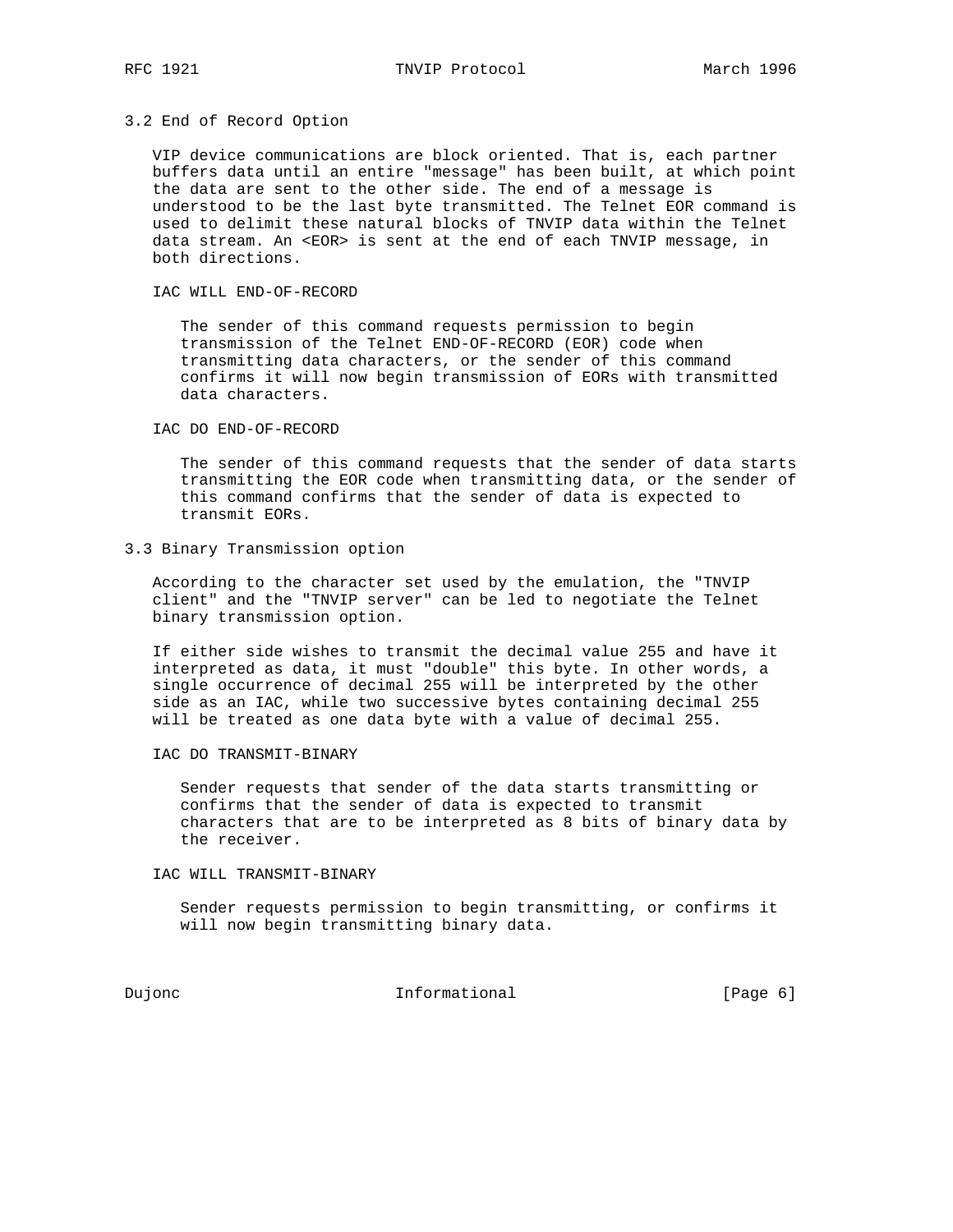### IAC WON'T TRANSMIT-BINARY

 If the connection is already being operated in binary transmission mode, the sender of this command demands to begin transmitting data characters which are to be interpreted as standard NVT ASCII characters by the receiver of the data. If the connection is not already being operated in binary transmission mode, the sender of this command refuses to begin transmitting characters which are to be interpreted as binary characters by the receiver of the data (i.e., the sender of the data requests to continue transmitting characters in its present mode).

IAC DON'T TRANSMIT-BINARY

 If the connection is already being operated in binary transmission mode, the sender of this command requests that the sender of the data start transmitting characters which are to be interpreted as standard NVT ASCII characters by the receiver of the data (i.e.,the party sending this command). If the connection is not already being operated in binary transmission mode, the sender of this command requests that the sender of data continue transmitting characters which are to be interpreted in the present mode.

3.4 Suppress Go Ahead option

 The "TNVIP client" can use the receiving of the Telnet GoAhead command as the signal allowing the terminal operator to transmit data. That can allow the synchronisation between the data transmitted from the terminal and the DSA "turn".

 When the Suppress Go Ahead option is not negotiated, the "TNVIP server" must send the Telnet Go Ahead command (GA) when its input message queue (from the "TNVIP client") is empty and the DSA turn is at the terminal side, to invite the terminal to transmit some data.

 To suppress this mechanism, the "TNVIP client" can request the no sending of the Telnet GoAhead commands by the "TNVIP server", negotiating the Suppress GO Ahead option of the Telnet Protocol.

 In this case, the terminal transmission to the "TNVIP server" is synchronised on the transport credit.

 Note: The Telnet GA command never need to be sent by the "TNVIP client" even if the telnet Suppress Go Ahead has not been negotiated.

Dujonc **Informational** Informational [Page 7]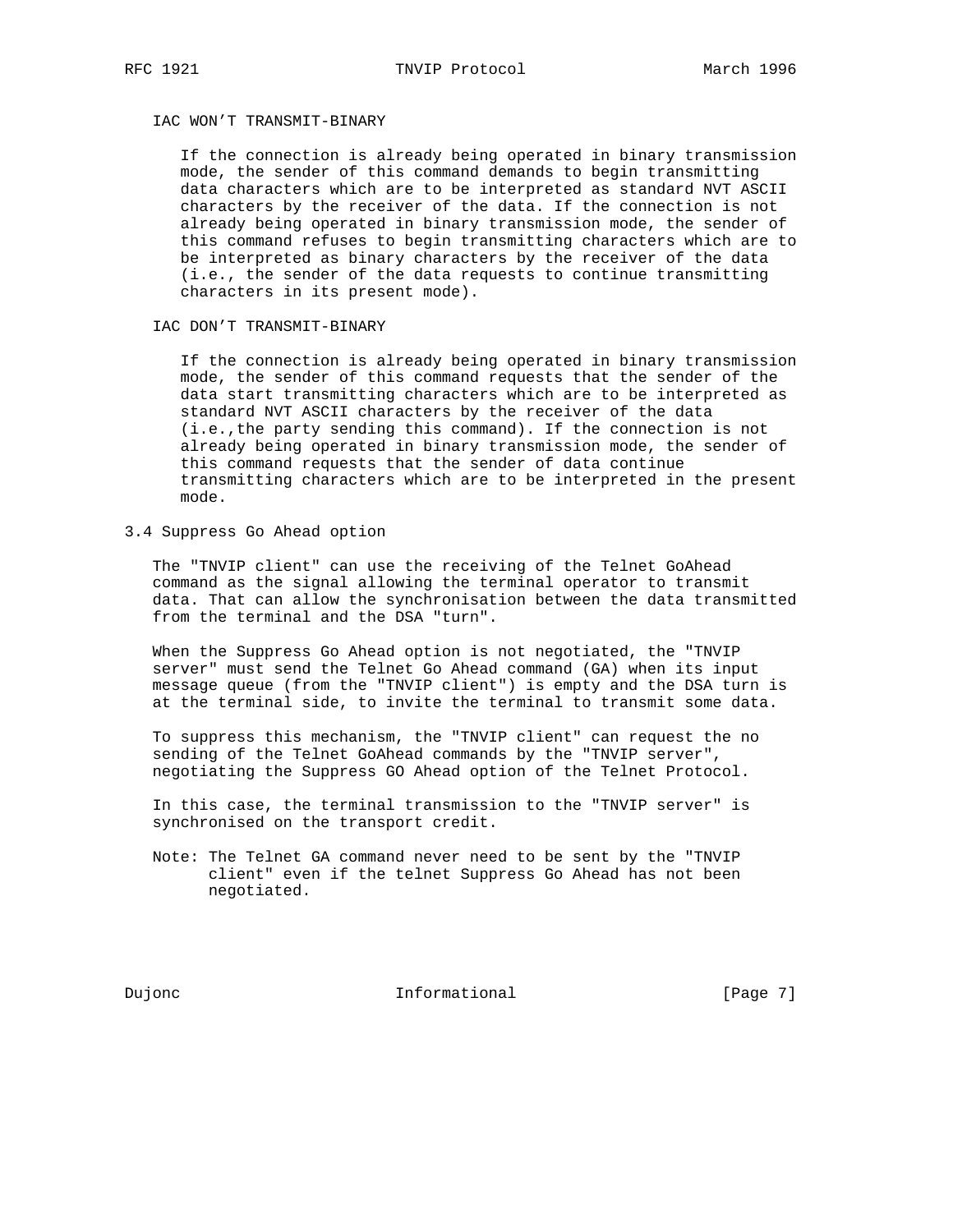IAC DO SUPPRESS-GO-AHEAD

 The sender of this command (the "TNVIP client" party) requests that the sender of data starts suppressing GA when transmitting data.

IAC WILL SUPPRESS-GO-AHEAD

 The sender of this command (the "TNVIP server" party) confirms it will now begin suppressing transmission of GAs with transmitted data characters.

IAC DON'T SUPPRESSS-GO-AHEAD

 The sender of this command (the "TNVIP client" party) requests that the receiver of the command start transmitting GAs when transmitting data.

IAC WON'T SUPPRESS-GO-AHEAD

 The sender of this command (the "TNVIP server" party) confirms it will now begin transmitting the GA character when transmitting data characters.

4. TNVIP functions

The TNVIP protocol allows the following functions :

- Support of a VIP terminal emulation addressing the screen and its associated printer .
- Selection of the terminal type model at the connection time.
- Specific or generic access to the "TNVIP server" by referencing or not a Mailbox name.
- TNVIP protocol independent of the terminal data presentation protocol (7800 or P200).
- Support of the DSA End To End Acknowledgement.
- Support of the DSA Terminal Manager local attention.
- Support of the DSA turn to the terminal side.
- Support of the DSA secret read.
- Control of the hard copy.

Dujonc **Informational Informational Informational** [Page 8]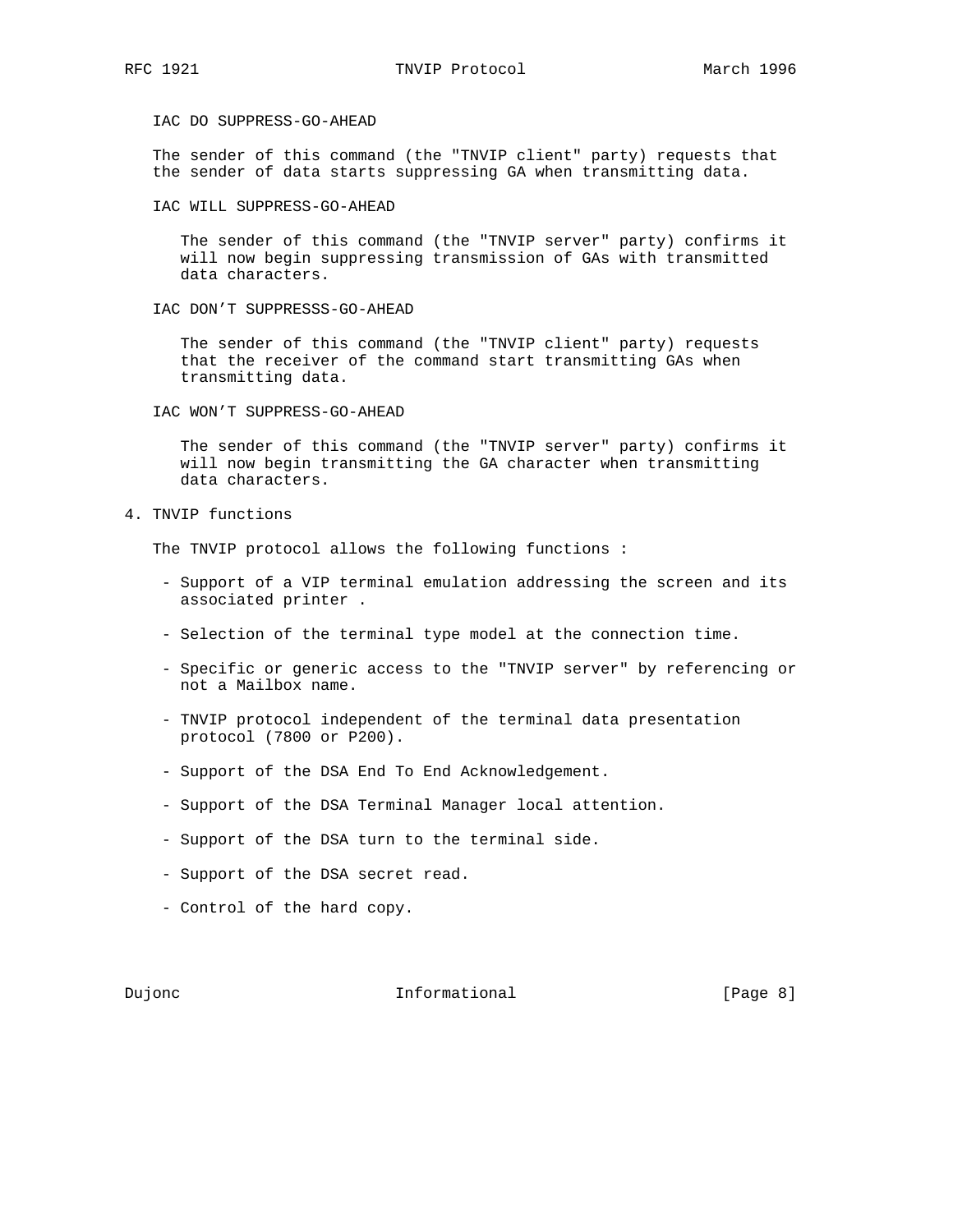4.1 TNVIP terminal station

 The "TNVIP client" acts as the interface adapter between the TNVIP connection and an application program. The "TNVIP client" is mainly defined to support a VIP terminal emulation program but can be used by other else program using the TNVIP protocol.

A VIP terminal emulation manages:

- a screen buffer,
- a printer buffer if it supports the associated printer,
- the interface with the communication line

and runs using the following rules:

 When the VIP terminal emulation exchanges a message on the communication line, it is in the BUSY state until the end of the message exchange. That means when the VIP terminal is sending a message it can't receive and when it is receiving a message it can't send.

- Note: If a VIP terminal works in the half duplex mode, as the TNVIP protocol uses a Telnet connection it allows a full duplex mode processing.
- 4.1.1 Local and online states

 The VIP terminal has the capability to switch between these two states. The LOCAL state is generally used to process local terminal tests or to modify the configuration. In this state, the data coming from the line are ignored.

 The LOCAL state allows the "TNVIP client" to request to the server the screen and printer data flows to be suspended.

 The ONLINE state indication allows the "TNVIP server" to resume the screen and printer flows.

 For these reasons the TNVIP protocol differentiates the screen and printer flows from the screen copy printing flow and defines to report the two states to the "TNVIP server".

Dujonc **Informational Informational** [Page 9]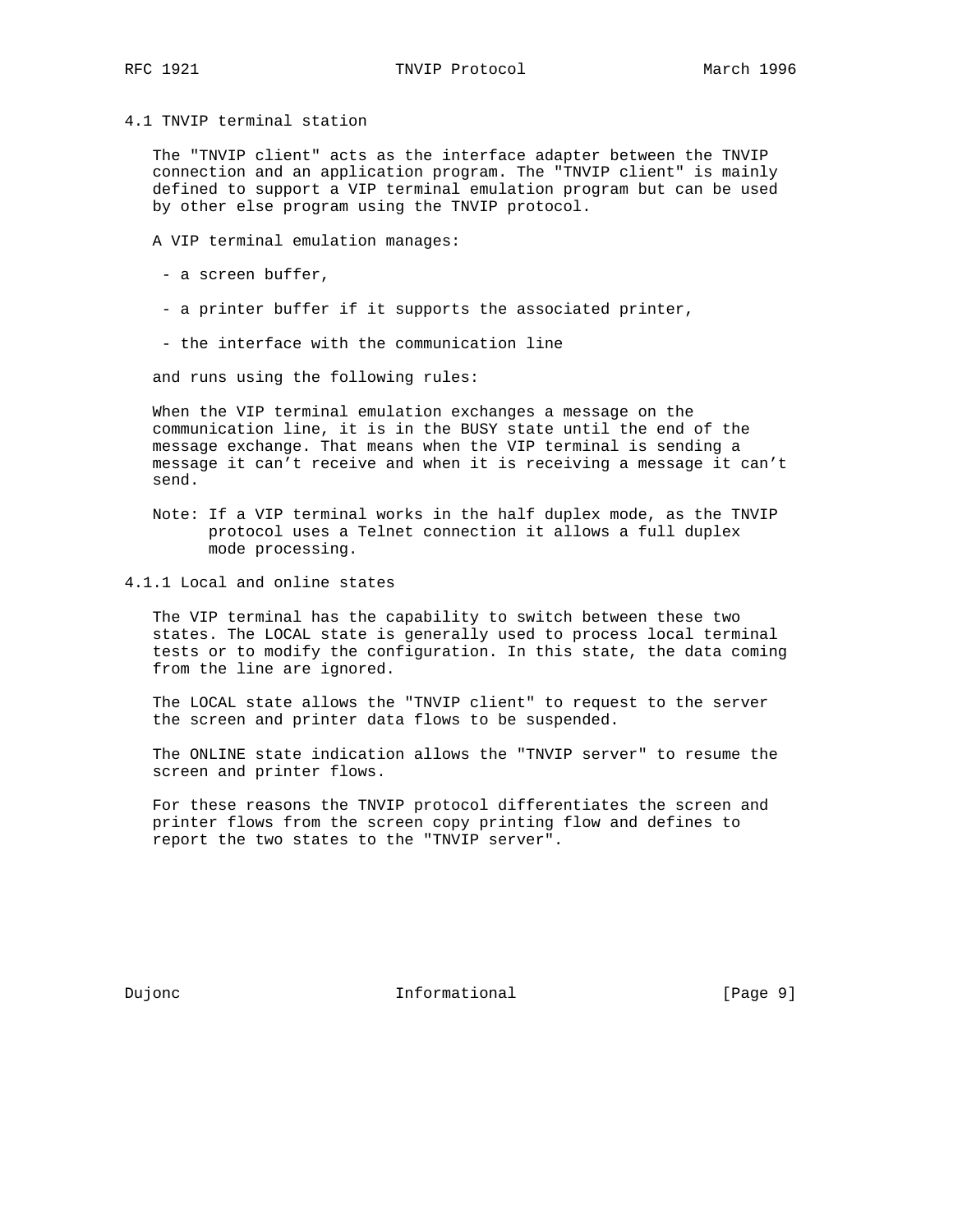### 4.1.2 Data receiving

When a VIP terminal emulation receives a data message from the line, according to the address given in the header message,it sends data to the screen buffer or to the printer buffer.

 A message received at the screen or printer address is deleted and ignored if the terminal emulation is in the LOCAL state and a BUSY status is returned.

 The printer buffer is busy when the terminal is transmitting the data from the printer buffer to the printer device. A data message for the printer is deleted and ignored if the terminal is in the printing state and a BUSY status is returned.

 When a BUSY state is encountered, the "TNVIP client" according to the type of message received (request or indication) reports or not the BUSY acknowledgement to the "TNVIP server".

4.1.3 Data sending

 A VIP terminal emulation can send message even if the terminal is in the LOCAL state.

- 4.2 TNVIP Server functions
- 4.2.1 VIP Terminal Manager

 Its function is to act as a gateway between the VIP terminal and the VIP application. Generally the application is a remote DSA application.

 It manages the screen and printer devices of the VIP terminal station.

Dujonc **Informational Informational** [Page 10]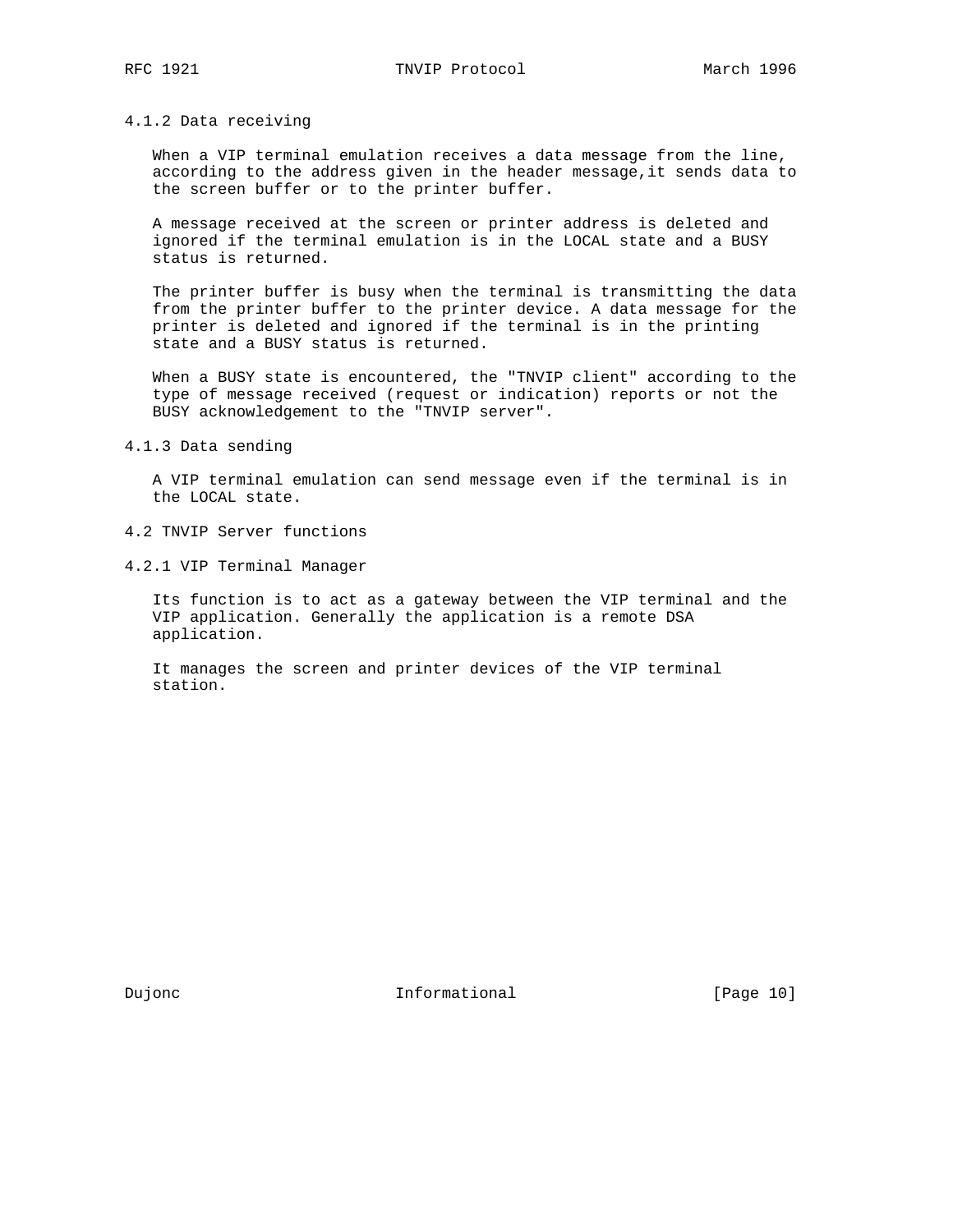In the following example figure, the "TNVIP server" is a DSA server and manages three VIP terminal units TU1, TU2 and TU3.

 Generic access -------------- !----> LD 1S ----> DV 1S (screen) ---->! MB 1 --> SN 1 TU 1 !----> LD 1P ----> DV 1P (printer) ---->! Specific accesses ----------------- !----> LD 2S ----> DV 2S (screen) ---->TU 2 MB 2 --> SN 2 !----> LD 2P ----> ! **If the contract of the contract of the contract of the contract of the contract of the contract of the contract of the contract of the contract of the contract of the contract of the contract of the contract of the contra**  !----> LD 3P ----> DV 3S (printer) ---->! MB 3 --> SN 3 TU 3 !----> LD 3S ----> DV 3P (screen) ---->!

 Each Terminal Unit (TU object) is declared as containing one or two devices (DV objects). The Terminal Manager maps this physical representation to a logical representation where the station (SN object) is the logical representation of a terminal unit, and the logical device (LD) object a logical representation of the real device.

- TU1 will be chosen by default on generic request (without mailbox name) or by the MB1 name addressing on specific request. It can manage the associated printer device.
- MB2 will be addressed to access the TU2 terminal unit. TU2 is defined in a specific way because it will be presented to the host application as a station composed of a screen (the TU2 one's) and a printer (the TU3 one's).
- MB3 will be addressed to access TU3 terminal unit. TU3 is also defined in a specific way because the printer device is shared by several logical stations (SN2 and SN3) and must be well identified.

Dujonc **Informational Informational** [Page 11]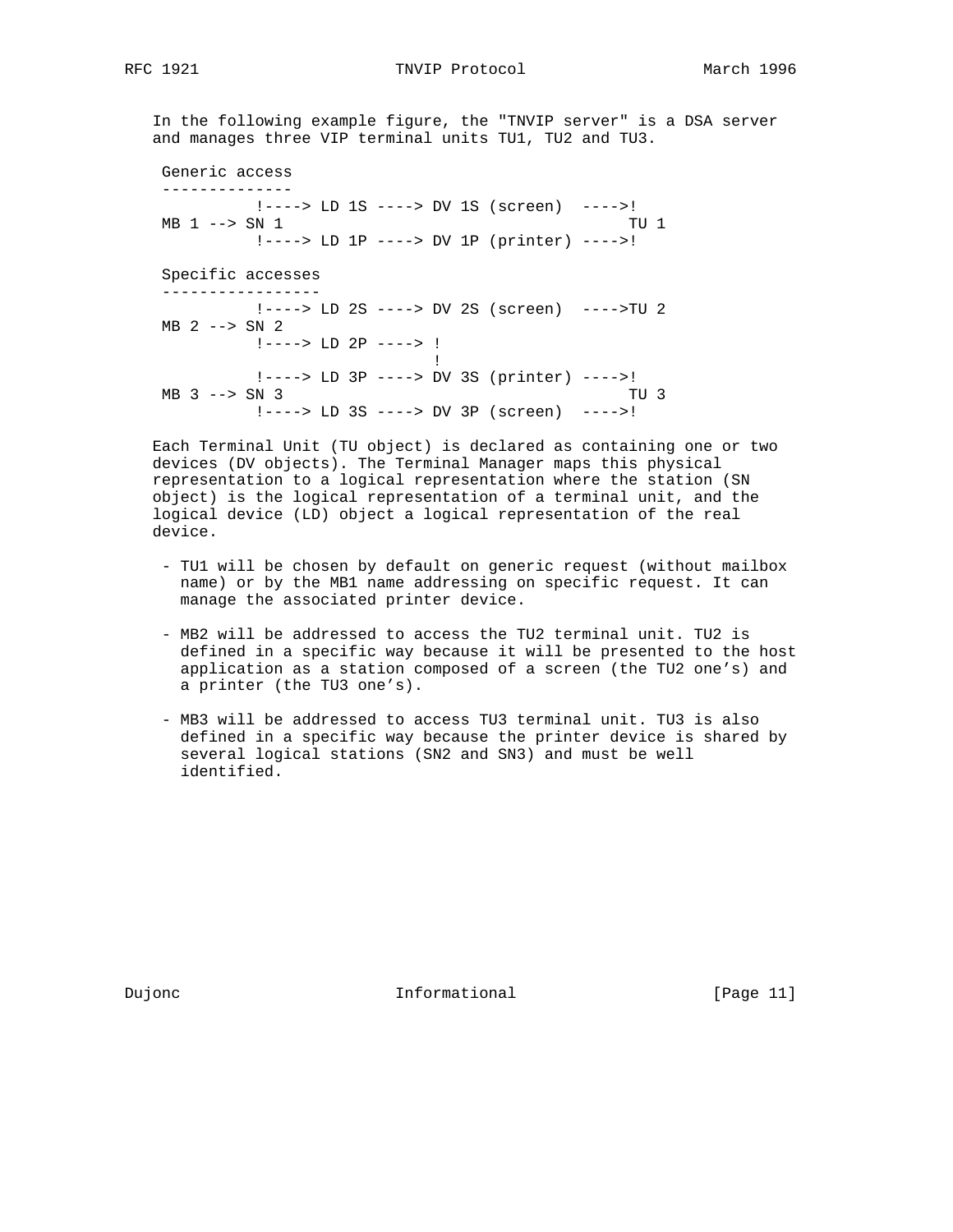### 5. TNVIP Messages Format

Each TNVIP message is delimited by the Telnet EOR command.

Therefore, a TNVIP message has the following format:

<TNVIP Header> <parameters> <IAC EOR>

The TNVIP header is mandatory and have a fixed length of two bytes.

 Some TNVIP messages need no parameter. In this case, the TNVIP message has the following construction:

<TNVIP Header> <IAC EOR>

 It is strongly recommended that Telnet commands (other than IAC IAC) should be sent between TNVIP messages, with no TNVIP header and no trailing IAC EOR. If a TNVIP data message containing any other IAC command sequence (other than IAC IAC) is received, it is implementation dependent when the IAC-command sequence will be processed, but it must be processed. The receiver may process it immediately, which in effect causes it to be processed as if it had been received before the current TNVIP message, or the processing may be deferred until after the current TNVIP message has been processed. It is because of this ambiguity that the presence of Telnet commands within a TNVIP message is not recommended; neither "TNVIP client"s nor "TNVIP server"s should send such data.

 The TNVIP header contains 2 bytes. The first one indicates the address <ADR> and the second the command <CDE>.

5.1 Address Field

The <ADR> address field is mandatory and is defined on one byte.

The TNVIP protocol defines 3 addresses:

- ADR =  $SCREEN$  = 96 (0x60) for the screen commands flow,
- ADR = PRINTER = 104 (0x68) for the printer commands flow,
- ADR = SCPM = 105 (0x69) for the screen copy printing commands flow.

 A request message with an unknown or unsupported address will be discarded by the receiver which replies with a NOT-AVAILABLE response message.

Dujonc **Informational Informational** [Page 12]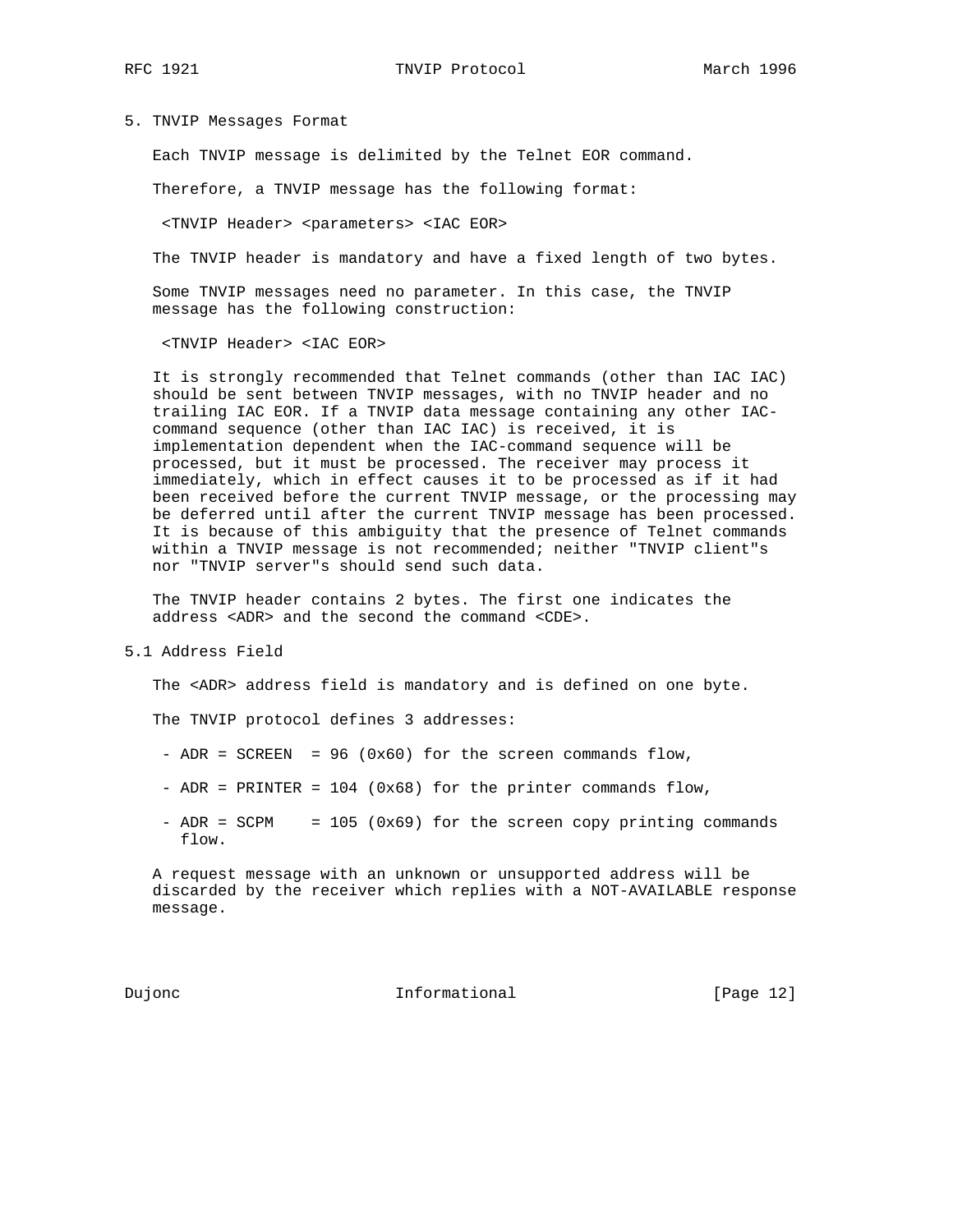5.2 Command field

The <CDE> command field is mandatory and defined on one byte.

The command byte <CDE> is structured as follows:

<Command-Type><Message-Type>

 - The Command-Type fills the six most significant bits of the <CDE> byte. The most significant bit is always 0.

 Its value is ranged from 0 to 31 included. It defines the command associated to the message for the flow identified by the address field.

 - The Message-Type fills the two less significant bits of the <CDE> byte.

 0 = Indication message. No response message is expected. An indication message with an undefined command type or with an unknown address is deleted and ignored.

 1 = Request message. The sender of a request message is waiting for a response message having the same address value. When a request message is sent for a given address, it is not allowed to send another request to the same address before the receiving response. If an end point receives a request before having sent the response of the previous request, it deletes the second request but have to send back a PROTOCOL-VIOLATION response after the response of the first request. A request message with a not defined address is replied to by a NOT-AVAILABLE response message. A request message with an unknown or unsupported command <CDE> for this address will be deleted by the receiver and replied to by an UNKNOWN-COMMAND response message.

 2 = Response message. This message is the response to the current request message. The receiver of this message is allowed to send another request message on the flow defined by the ADR field.

 3 = Response and request message. This message is a positive response to the current request message sent by the receiver, but is also a request message.

Dujonc **Informational Informational** [Page 13]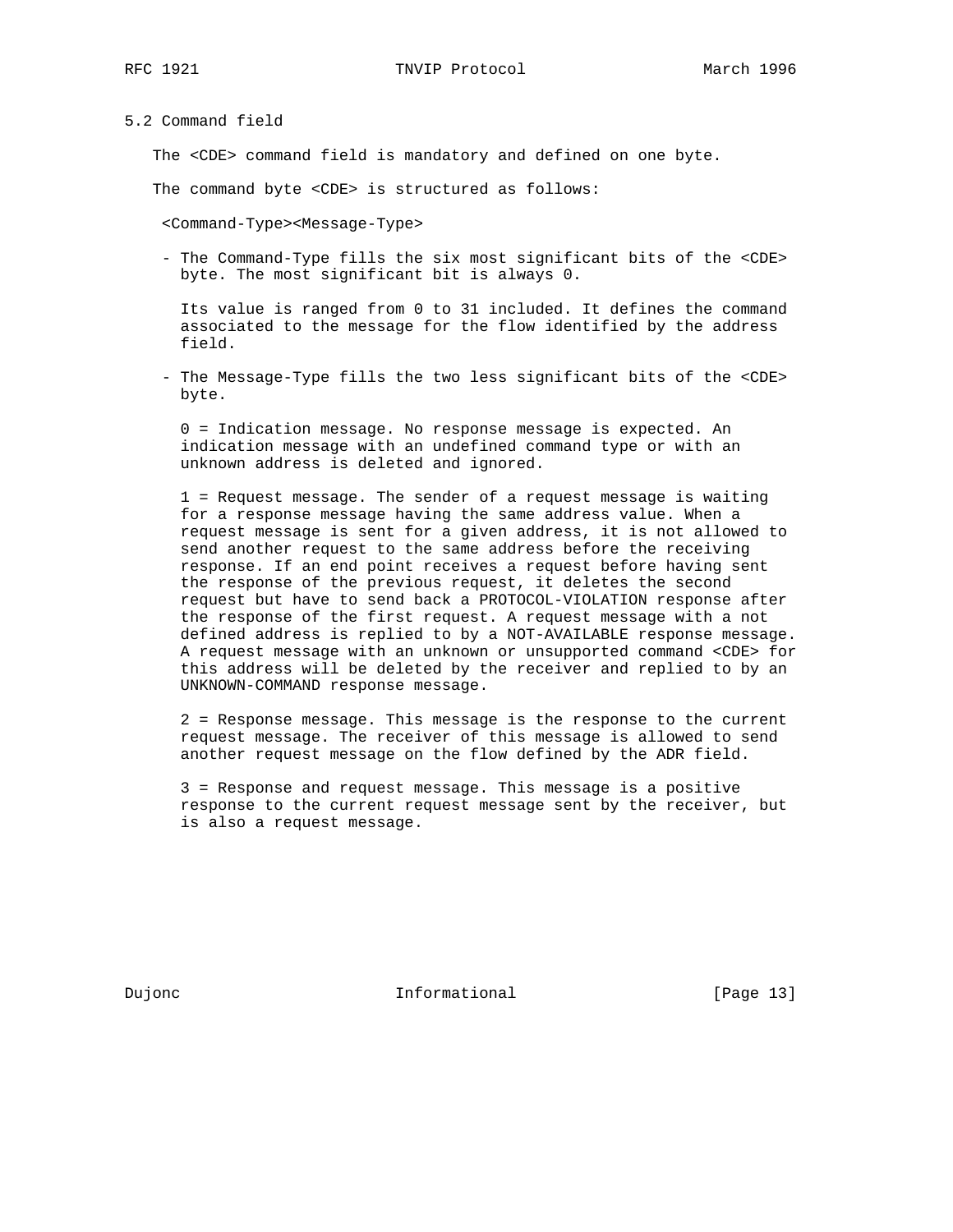The following table gives the <CDE> commands list with their hexadecimal values

| Command            | Indication Request Response Resp/Req |                |    |    |
|--------------------|--------------------------------------|----------------|----|----|
| DATA               | 00                                   | 01             |    |    |
| PASSW              | 04                                   | 0 <sub>5</sub> |    |    |
| ACK                |                                      |                | 0A |    |
| <b>ERROR</b>       |                                      |                | 0E |    |
| BUSY               |                                      |                | 12 |    |
| ABORTED            |                                      |                | 16 |    |
| PURGED             |                                      |                | 1A |    |
| NOT-AVAILABLE      |                                      |                | 1E |    |
| PROTOCOL-VIOLATION |                                      |                | 22 |    |
| UNKNOWN-COMMAND    |                                      |                | 26 |    |
| PURGE              | 28                                   |                |    |    |
| LOCAL-STATE        |                                      | 2D             |    |    |
| ONLINE-STATE       | 30                                   |                |    |    |
| STATE-REO          |                                      | 35             |    |    |
| READY              |                                      |                | 3A |    |
| STANDBY            |                                      |                | 3E |    |
| COPY-REQ           |                                      | 41             |    |    |
| LOCAL-COPY         |                                      |                |    | 47 |
|                    |                                      |                |    |    |

# 5.3 Parameter field

 This field has a variable length and its content is depending on the two previous fields (address and command).

6. The screen flow

 All the following messages contain the value SCREEN = 96 (0x60) in the ADR field.

6.1 Screen data messages

 These messages are defined to transport in the parameter field of the TNVIP message, the data in the terminal presentation negotiated by the "Terminal Type" telnet command.

The parameter has the following format:

<FC1> <FC2> <STX> < screen data>

 - The FC1, FC2 bytes are the functions codes of the VIP procedure transmission [9]. Their values are comprised between 32 (0x20) included and 127 (0x7F) included.

Dujonc **Informational Informational** [Page 14]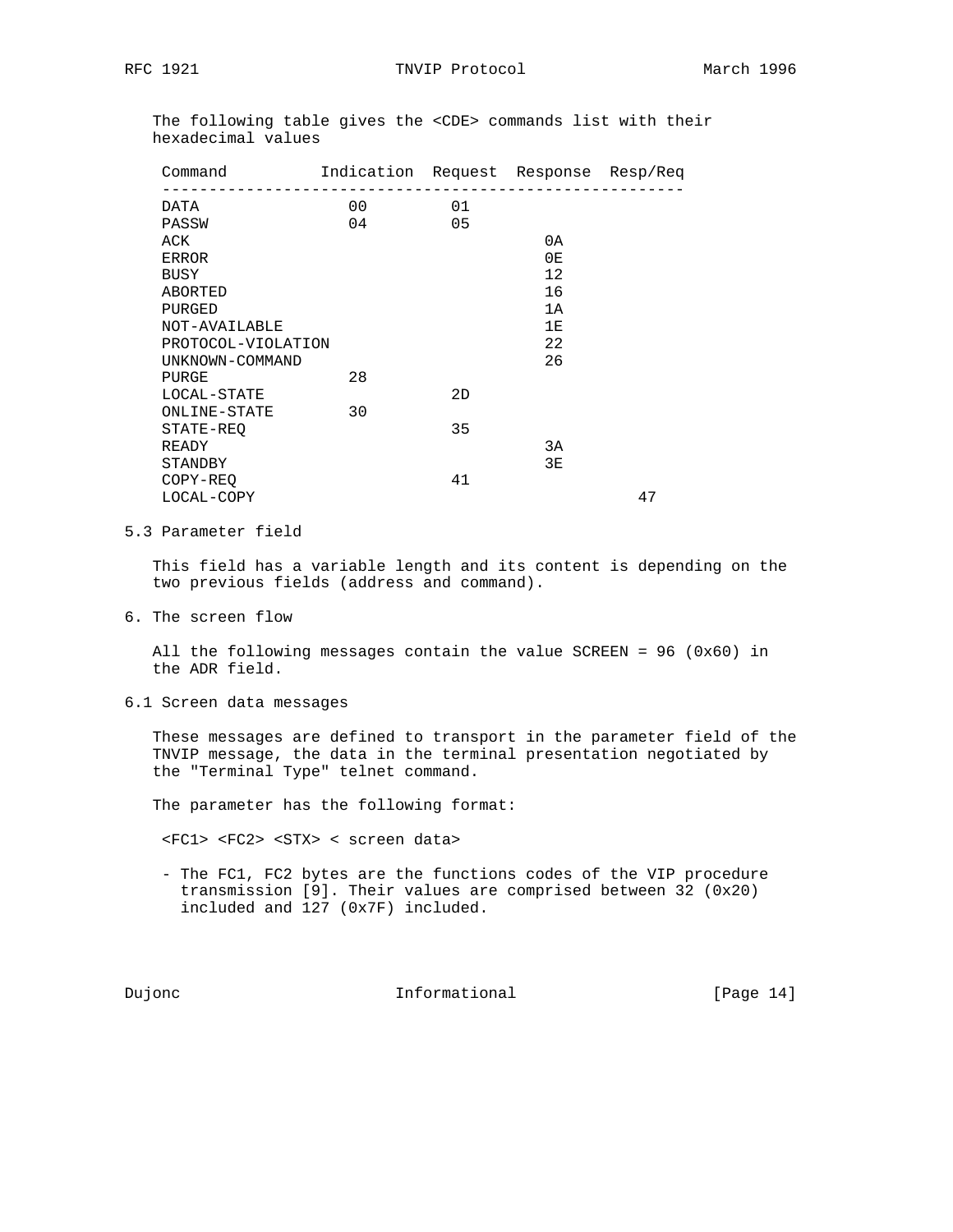- The STX byte is defined by the value 2 and acts as the introducer of the screen data.

 A screen data message can be sent in a request or in an indication message. The command values are defined as follows:

 <CDE> = DATA indication = 0  $<$ CDE> = DATA request = 1 <CDE> = PASSWORD indication = 4 <CDE> = PASSWORD request = 5

 Generally, the "TNVIP server" only sends indication messages to the screen. The request message is used mainly for the printer device. But a DSA/TNVIP gateway server should use the screen data request message when it processes a DSA end to end acknowledgement request from the DSA application and synchronizes the response message receipt with the DSA end to end acknowledgement.

 The password request and the password indication message are defined, to be used by the programs in the "TNVIP client" machine which don't emulate terminal. In this way, they have the indication that a secret read (password acquisition) is requested by the "TNVIP server". When the program is a terminal emulation this information is not necessary because the data contains the terminal presentation command to request this secret read.

6.2 Local state monitoring messages

 Before to switch in the local state, the "TNVIP client" sends a LOCAL-STATE request message to the "TNVIP server". This last one sends back an acknowledgement message and suspends the screen and printer data flow until it receives a LINE-STATE indication message.

 Note: In the local state, only the messages from the "TNVIP server" to the screen or printer devices are deleted. The messages from the "TNVIP client" screen device or the messages associated to others addresses are allowed.

The following command values are defined as:

 $\text{CDE}$  = LOCAL-STATE request = 45 (0x2D). It is sent by the "TNVIP client". There is no parameter field.

Dujonc **Informational Informational** [Page 15]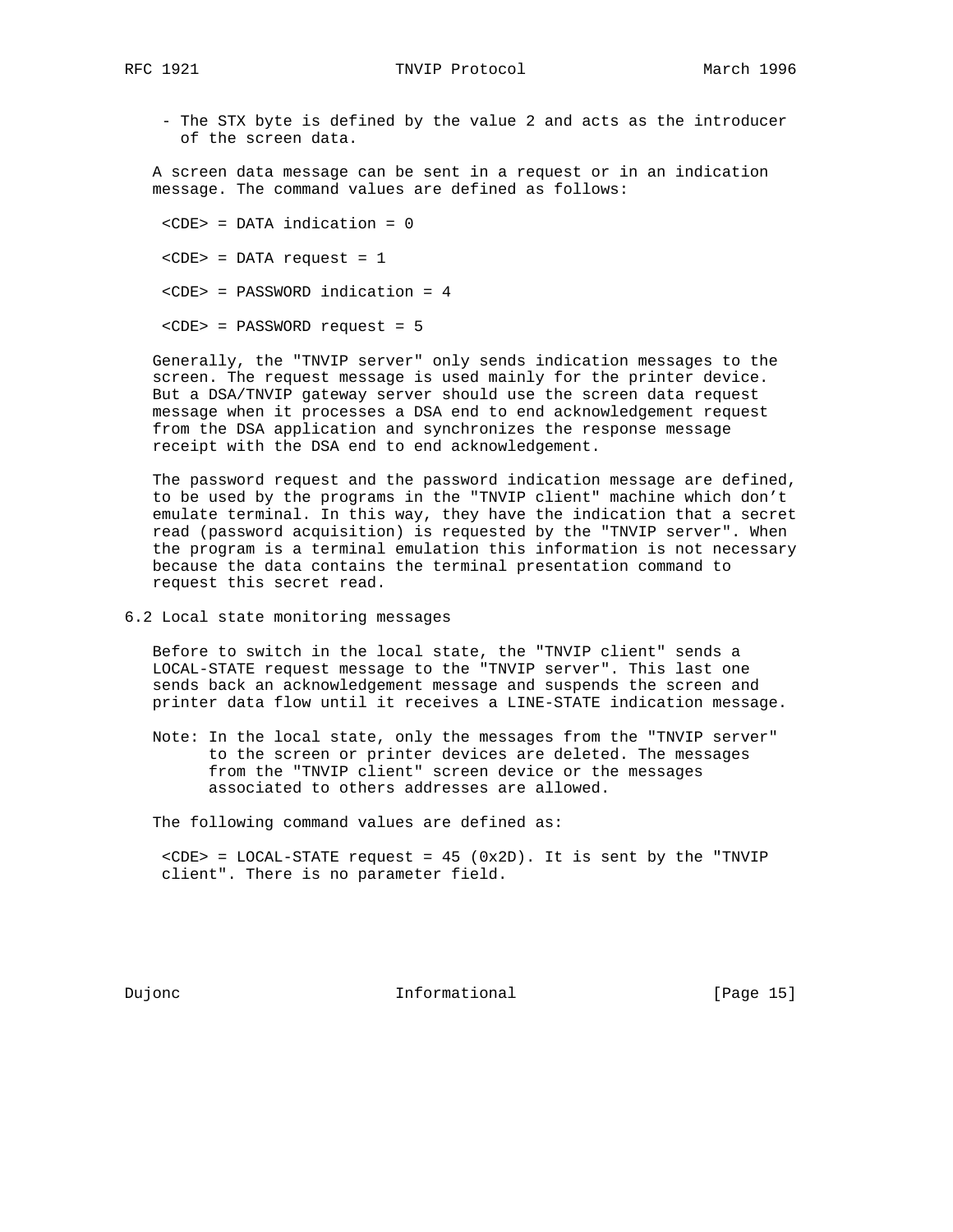<CDE> = ONLINE-STATE indication = 48 (0x30). It is sent by the "TNVIP client" to indicate the "TNVIP server" is allowed to resume the screen data flow. There is no parameter field.

6.3 Screen response messages

 These messages are indications used to respond to the screen data request previously received.

The command values are defined as follows:

 $\text{CDE}$  = ACK response indication = 10 (0x0A). The screen data previously received has been well processed or the LOCAL STATE is acknowledged by the "TNVIP server". There is no parameter field.

 $\text{CDE}$  = ERR response indication = 14 ( $0 \times 0$ E). The screen data previously received has not been correctly processed. There is no parameter field.

 $\text{CDE}$  = BUSY response indication = 18 (0x12). The screen data previously received has been deleted because the terminal is in the local state. There is no parameter field.

 $\text{CODE}$  = ABORTED response indication = 22 (0x16). The receipt of the screen data request has been aborted by a reset terminal command. There is no parameter field.

 <CDE> = PURGED response indication = 26 (0x1A). The processing of the screen data request has been aborted by a purge indication message. There is no parameter field.

 $\text{CDE}$  = NOT-AVAILABLE response indication = 30 (0x1E). The screen device is not supported. Normally this command has never to be generated because the screen device should always be present. There is no parameter field.

 <CDE> = PROTOCOL-VIOLATION response indication = 34 (0x22). The screen request received has been deleted because an other screen request is already in process. That means several screen request messages have been sent without waiting for the response. It is a consequence of the non-compliance of the protocol. There is no parameter field.

 $<$ CDE> = UNKNOWN-COMMAND response indication = 38 (0x26). The screen request received has been deleted because the <CDE> field value is unknown. It is a consequence of the non-compliance of the protocol. There is no parameter field.

Dujonc **Informational Informational** [Page 16]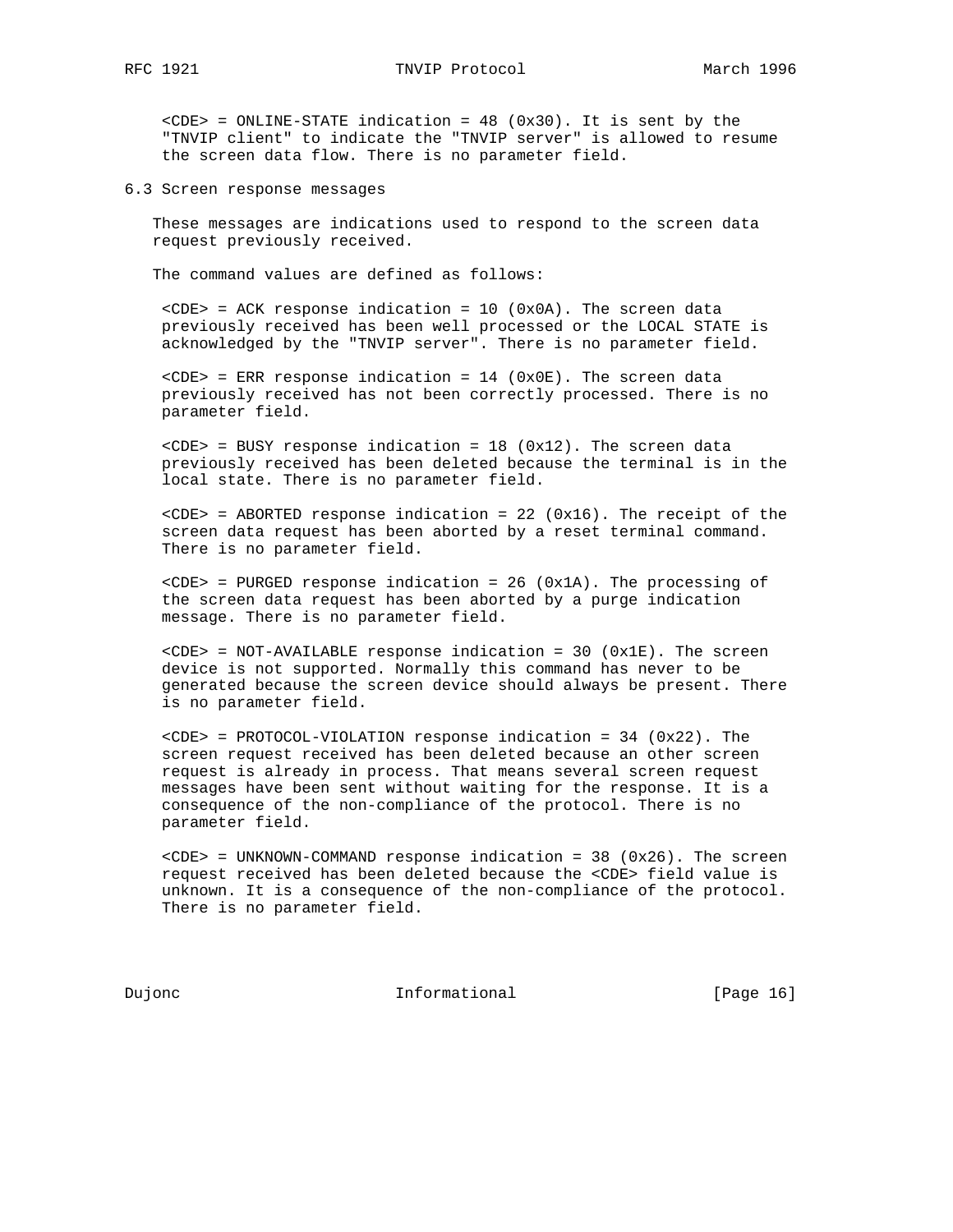6.3.1 Page overflow processing

 The page overflow processing is not supported through the TNVIP protocol to avoid the retransmission of the message. That leads the "TNVIP client" side to process it locally. When a data message induces a page overflow, the terminal emulation alerts the user possibly requesting (in manual mode) an "enter" action before clearing the screen and reprocessing the data received.

- Note: When the "TNVIP client" is processing a page overflow , the terminal emulation should be in the BUSY state and should stop getting message from the line ("TNVIP server") until the page overflow processing is complete.
- 6.4 Screen data purge indication message

 This message is used to purge the current screen request message. When the side which receive the message has not already acknowledged the screen request, it tries to abort the processing of the request and returns a screen purged response message. If it has already replied, it ignores and deletes the message.

The following command value is defined as:

<CDE> = PURGE indication = 40 (0x28). There is no parameter field.

7. The printer flow

 All the following messages contain the PRINTER value 104 (0x68) in the ADR field. The support of this address is optional. If the "TNVIP server" doesn't address this device, no message with this address will be exchanged. If the "TNVIP client" receives a request message with this address and does not support the printer, it replies with a printer NOT-AVAILABLE response message.

7.1 Printer data messages

 These messages are defined to transport the printer data in the parameter field of the TNVIP message. These messages are only sent from the "TNVIP server" to the "TNVIP client".

The parameter has the following format:

<FC1> <FC2> <STX> <printer data>

 - The FC1, FC2 bytes are the function codes of the VIP procedure transmission. Their values are ranged from 32 (0x20) to 127 (0x7F) included.

Dujonc **Informational Informational** [Page 17]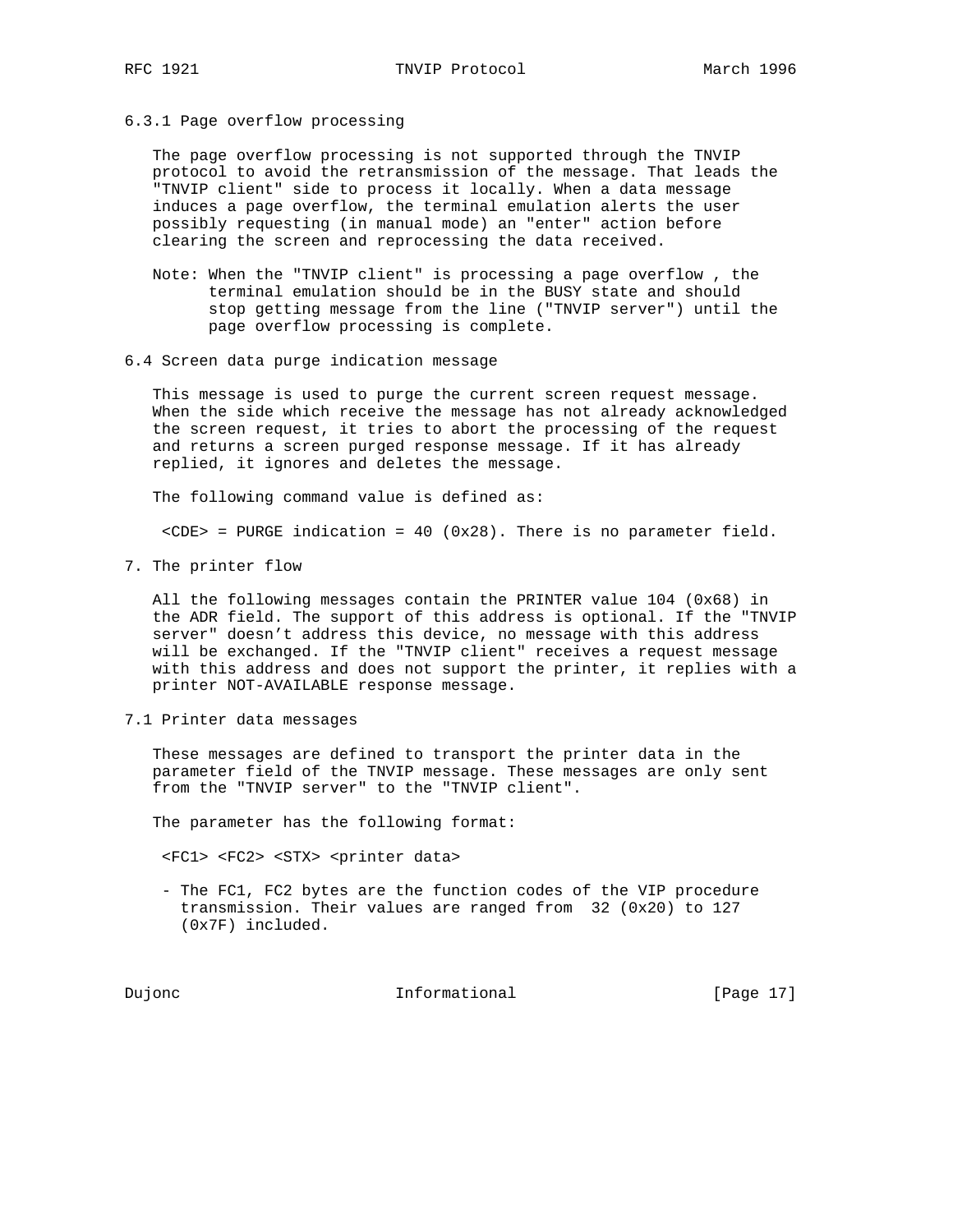- The STX byte is defined by the value 2 and acts as the introducer of the printer data.

 To manage correctly the printer device, the protocol only defines request message. Whereas the "TNVIP server" is ensured than the "TNVIP client" processes a screen data message only when the previous one have been processed. When it receives a printer data message, the "TNVIP client" transfers it in the printer buffer. The terminal is busy only during this transfer. So, if the "TNVIP client" receives another printer data it deletes them because the previous printing (transfer between the printer buffer and the printer) is not ended.

 The printer data structure depends on the terminal presentation family (P200 or 7800). The two presentations define two modes of printing. The first one needs the printer data are in the presentation of the screen (7800 or P200 commands) and data are converted by the terminal in the printer presentation (TTY, SDP, copy. The second mode allows to give the printer data in the real presentation of the printer. For this reason it is called "transparent print".

 In the P200 terminal presentation, transparent print data are introduced by the sequence of the two ASCII characters ESC Z (0x1B 0x5A ). P200 formatted print are introduced by the sequence of two ASCII characters ESC X (0x1B 0x58) or ESC Y (0x1B 0x59).

 In the 7800 terminal presentation, transparent print data are introduced by the command PTD (Print Transparent Data). 7800 formatted print are introduced by the command PHD (Print Host Data).

 $<$ CDE> = DATA request = 1 (0x01).

7.2 Printer response messages

 These messages are used to report the printing end status of the printer data request previously received.

The following command values are defined as:

 <CDE> = ACK response indication = 10 (0x0A). The printer data previously received have been well processed.

 $\text{CDE}$  = ERR response indication = 14 ( $0 \times 0$ E). The printer data previously received have not been correctly processed (invalid command, buffer overflow , printer off...)

 $\text{CDE}$  = BUSY response indication = 18 (0x12). The printer data received have been deleted because the previous printing request is

Dujonc **Informational Informational** [Page 18]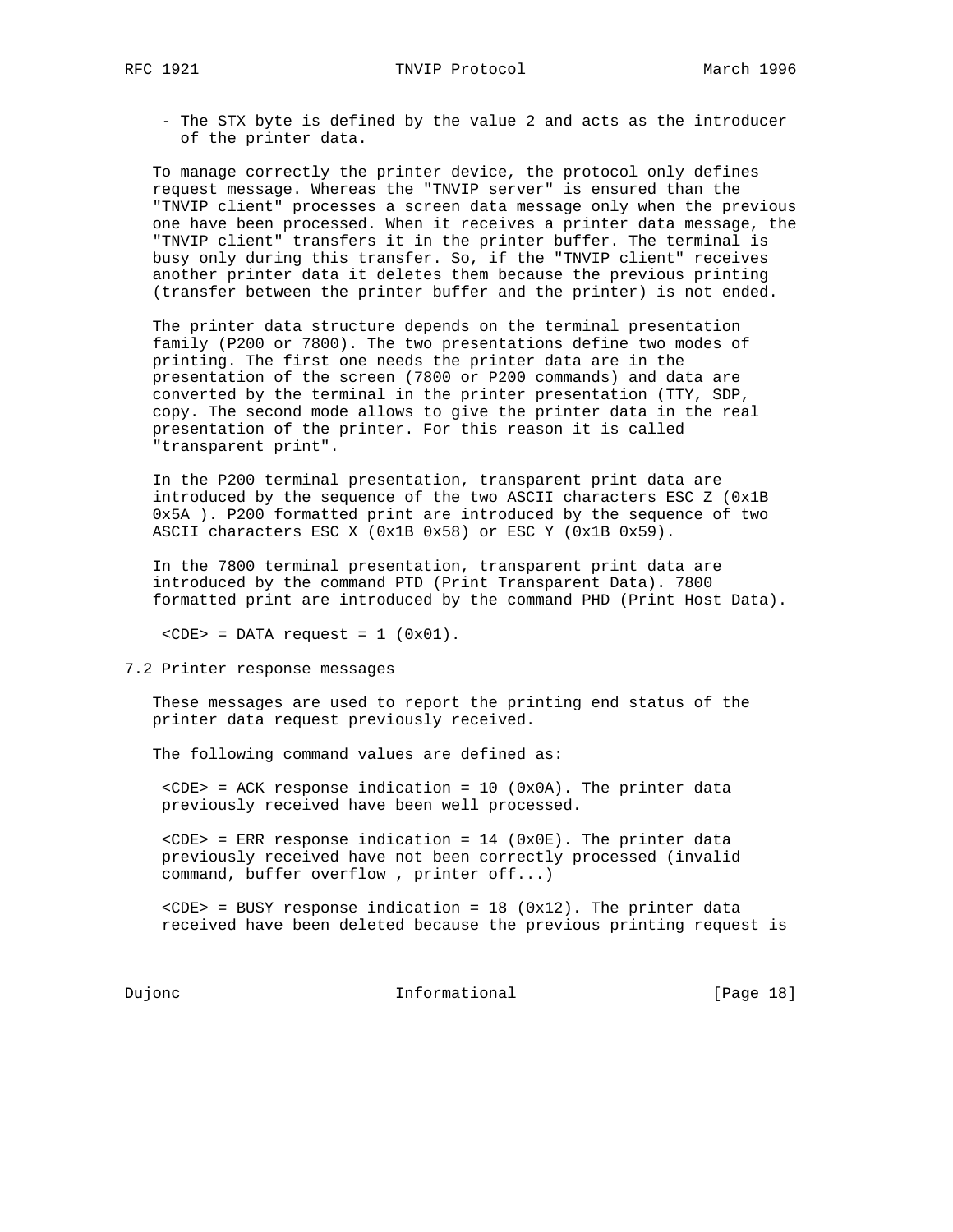not ended. Several printer data request messages have been sent without waiting for the response.

 $\text{CDE}$  = ABORTED response indication = 22 (0x14). The printing has been aborted by the terminal operator.

 <CDE> = PURGED response indication = 26 (0x18). The printing request has been aborted by a printer data purge indication message.

 <CDE> = NOT-AVAILABLE response indication = 30 (0x1E). The printer device is not supported.

 $\text{CDE}$  = PROTOCOL-VIOLATION response indication = 34 (0x22). The printer request received has been deleted because an other printer request is already in process. That means several printer request messages have been sent without waiting for the response. It is a consequence of the non-compliance of the protocol. There is no parameter field.

 $\text{CDEF}$  = UNKNOWN-COMMAND response indication = 38 (0x26). The printer request received has been deleted because of an unknown <CDE> field value. It is a consequence of the non-compliance of the protocol. There is no parameter field.

 For all the above commands, the parameter field may contain specific terminal status if one was requested in the printer data received (response to PDENQ 7800 terminal presentation command).

7.3 7800 printer status management

 When emulating a 7800 terminal [8], the "TNVIP client" takes charge of adding to the printer data the printer differed status request (PDENQ 7800 command) to synchronize the printing end with the sending of the printer acknowledgement response.

 Some DSA applications are written to manage the 7800 printer status, so they send themselves the printer status request at the beginning of the printer data. That is the reason why when the "TNVIP client" receives this command at the beginning of the printer data, it must send back the 7800 status response in the parameter field of the printer data response message.

 The 7800 terminal presentation defines also immediate printer status request and response (PENQ which allows to get an immediate response indicating the current printer status). These commands have to be exchanged in the TNVIP screen data flow.

Dujonc **Informational Informational** [Page 19]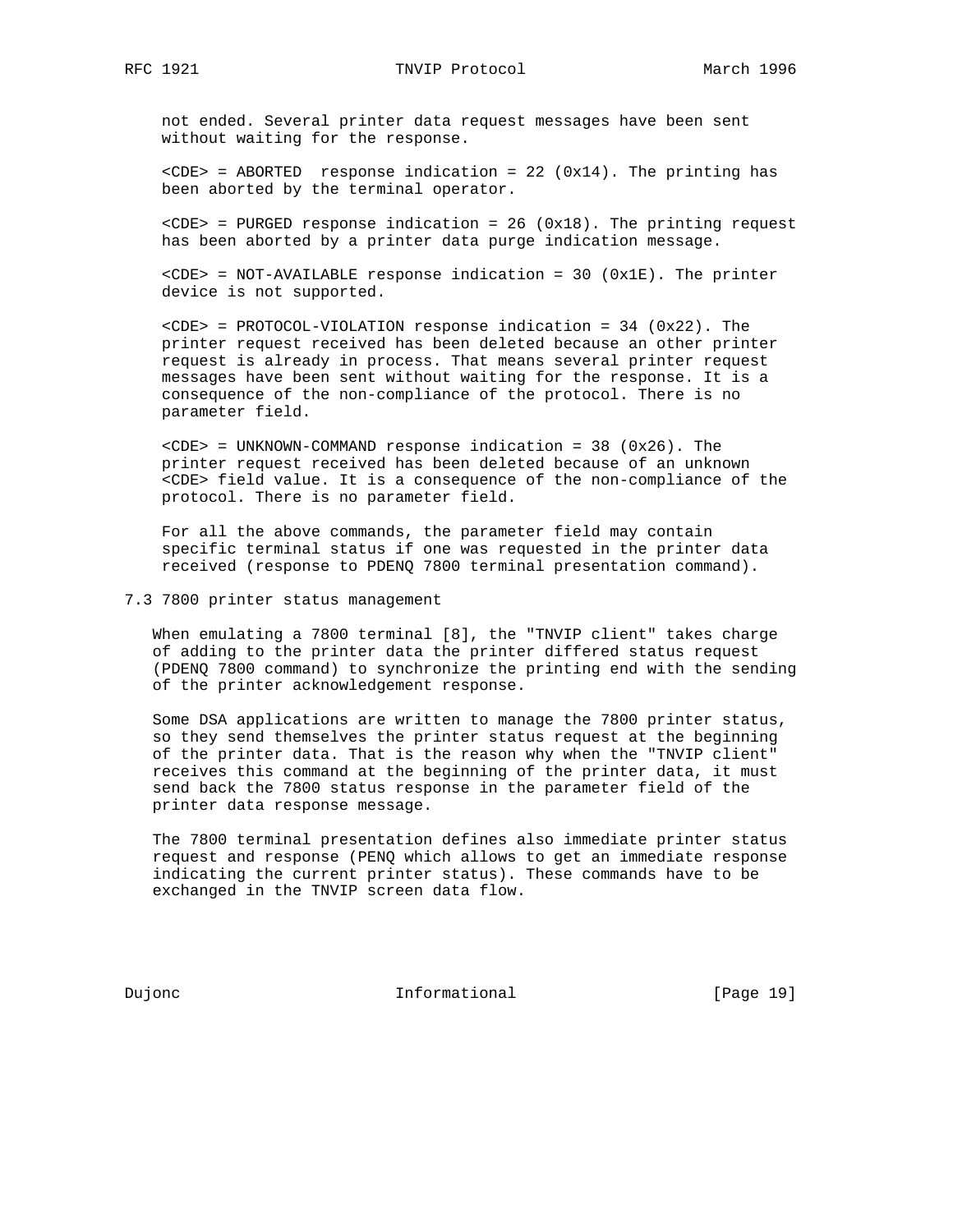7.4 Printer state request message

 This message is sent by the "TNVIP server" to know the printer state of the "TNVIP client" without sending printer data.

The following command value is defined as:

 $\text{CDEF}$  = STATE-REQ request = 53 (0x35). There is no parameter field.

7.5 Printer state response messages

 These messages are sent by the "TNVIP client" in order to report the printer state to the "TNVIP server".

The following command values are defined as:

 <CDE> = READY response indication = 58 (0x3A). The printer state is ready to print. There is no parameter field.

 <CDE> = STANDBY response indication = 62 (0x3E). The printer device is in standby and is temporarily unavailable. There is no parameter field.

 $\text{CDE}$  = PURGED response indication = 26 (0x1A). The printer state request has been aborted by a printer state purge indication message. There is no parameter field.

 $\text{CDE}$  = NOT-AVAILABLE response indication = 30 (0x1E). The printer device is not supported. There is no parameter field.

 <CDE> = PROTOCOL-VIOLATION response indication = 34 (0x22). The printer state request received has been deleted because an other printer request is already in process. That means several printer request messages have been sent without waiting for the response. It is a consequence of the non-compliance of the protocol. There is no parameter field.

 $\text{CDE}$  = UNKNOWN-COMMAND response indication = 38 (0x26). The printer state request received has been deleted because the <CDE> field value is unknown. It is a consequence of the non-compliance of the protocol. There is no parameter field.

7.6 Printer purge indication message

 This message is used by the "TNVIP server" to purge the current printer request message. When the "TNVIP client" receives this message, if it has not already acknowledged the printer data, it aborts the printing and returns a printer data purge acknowledgement

Dujonc **Informational Informational** [Page 20]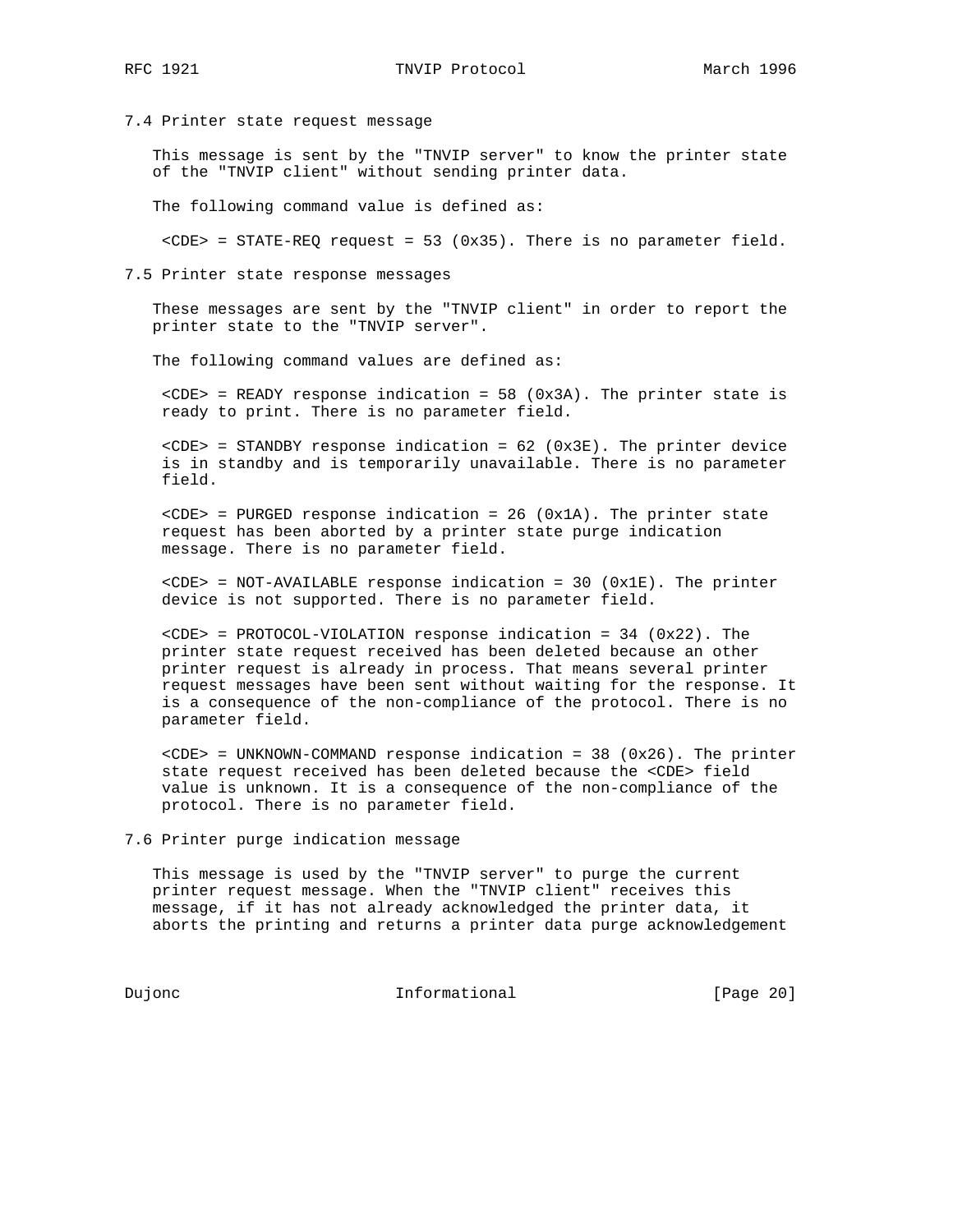response message. If it has already replied, it ignores and deletes the message.

The printer purge command value is defined as:

 $\text{CDE}$  = PURGE indication = 40 (0x28). There is no parameter field.

8. The Screen Copy Printing flow

 All the following messages contain the SCPM address value 105 (0x69) in the ADR field. The support of this address is mandatory.

8.1 Screen copy request messages

 As the printer device can be used by the "TNVIP server", if the terminal user wishes a screen copy printing, the "TNVIP" client has to synchronize the user request with the "TNVIP server" printing .

 The TNVIP protocol defines that the "TNVIP client" has to inform the "TNVIP server" when it wants to print a screen copy and waits for its authorization before beginning

The following command values are defined as:

 $\text{CDEF}$  = COPY-REQ request = 65 (0x41). It is used from the "TNVIP client" to the "TNVIP server" to request a screen copy printing.

 <CDE> = LOCAL-COPY response and request = 71 (0x47). It is sent by the "TNVIP server" to acknowledge the COPY-REQ message indicating the screen copy can be done locally. It is also a request message because it is equivalent to a screen copy data request message and the "TNVIP server" is waiting for a screen copy response message from the "TNVIP client" but on the SCPM flow. There is no parameter field.

8.2 Screen copy data message

 They are defined in order to transport in the parameter of the message the screen copy data in the terminal presentation. It is used by the "TNVIP client" when it wants to send the screen copy data directly to the DSA application (a VIP terminal using a VIP transmission procedure indicates this special request by the STA byte  $=$ PRT=0 $x1A$ ).

Dujonc **Informational Informational** [Page 21]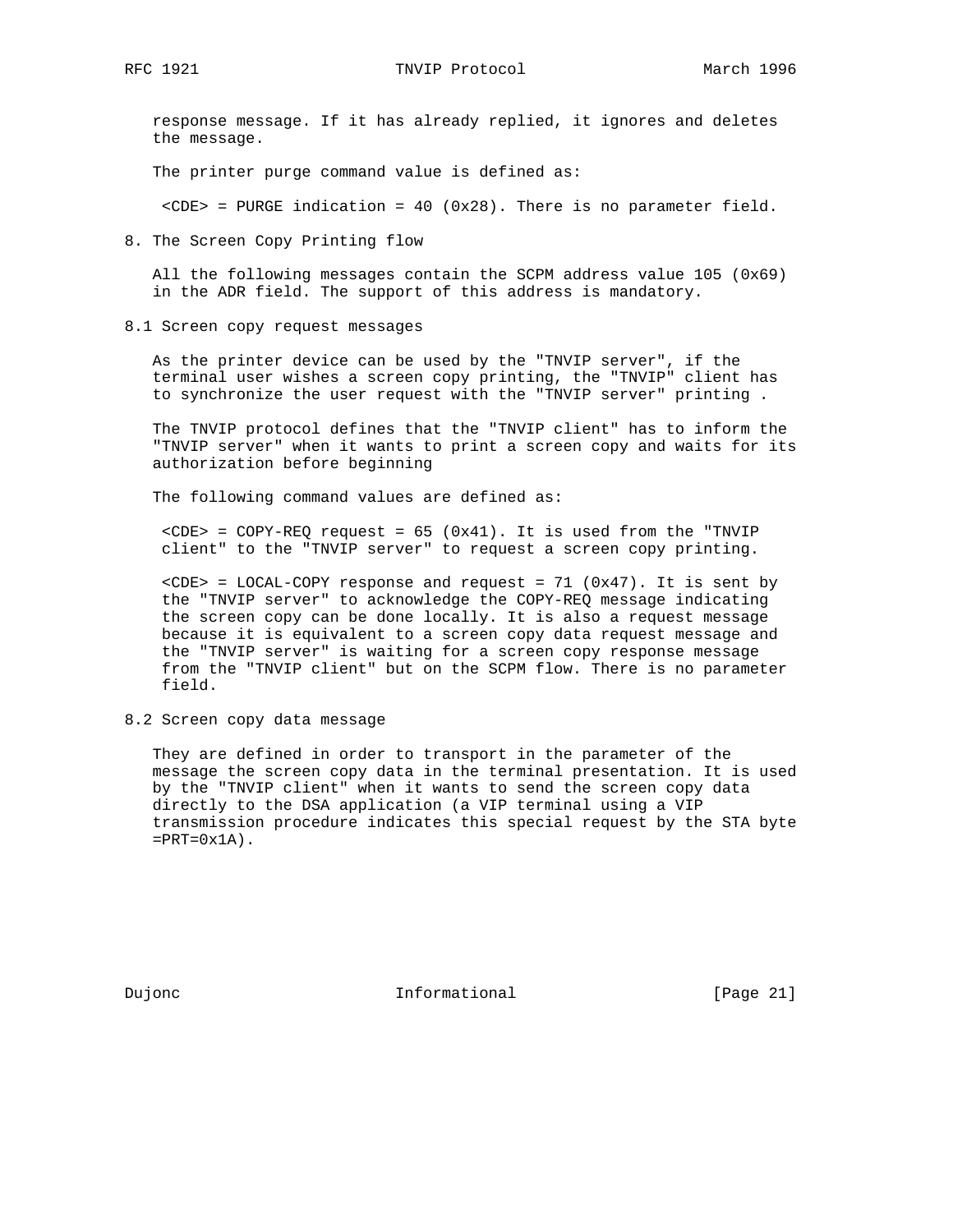The parameter field has the following format:

<FC1> <FC2> <STX> <screen-copy-data>

- The FC1, FC2 bytes are the functions codes of the VIP procedure transmission. Their values are ranged from 32 (0x20) to 127 (0x7F) included.
- The STX byte is defined by the value 2 and acts as the introducer of the screen data.

 Screen copy data message can be sent in a request or indication message.

The command values are defined as follows:

<CDE> = DATA indication = 0

<CDE> = DATA request = 1

8.3 Screen copy response messages

 These messages are sent by the "TNVIP client" (local copy) to report the end of printing status of the screen copy.

 The ACK response is also used by the "TNVIP server" to acknowledge a screen copy data request sent to the host application.

 The ERR message is also used by the server to refuse a COPY-REQ message.

The following command values are defined as:

 $\text{CDE}$  = ACK response indication = 10 (0x0A). The "TNVIP client" reports the screen copy has been well printed or the "TNVIP server" acknowledges the screen copy data request. There is no parameter field.

 $\text{CDE}$  = ERR response indication = 14 (0x0E). The screen copy has not been correctly printed (invalid command, buffer overflow ...) or has been refused by the "TNVIP server". It can optionally contain a reason code value defined on one byte.

- 1 : The printer is busy, retry later.

 $\text{CDE}$  = BUSY response indication = 18 (0x12). The screen copy has not been correctly printed because the printer device is already printing. There is no parameter field.

Dujonc **Informational Informational** [Page 22]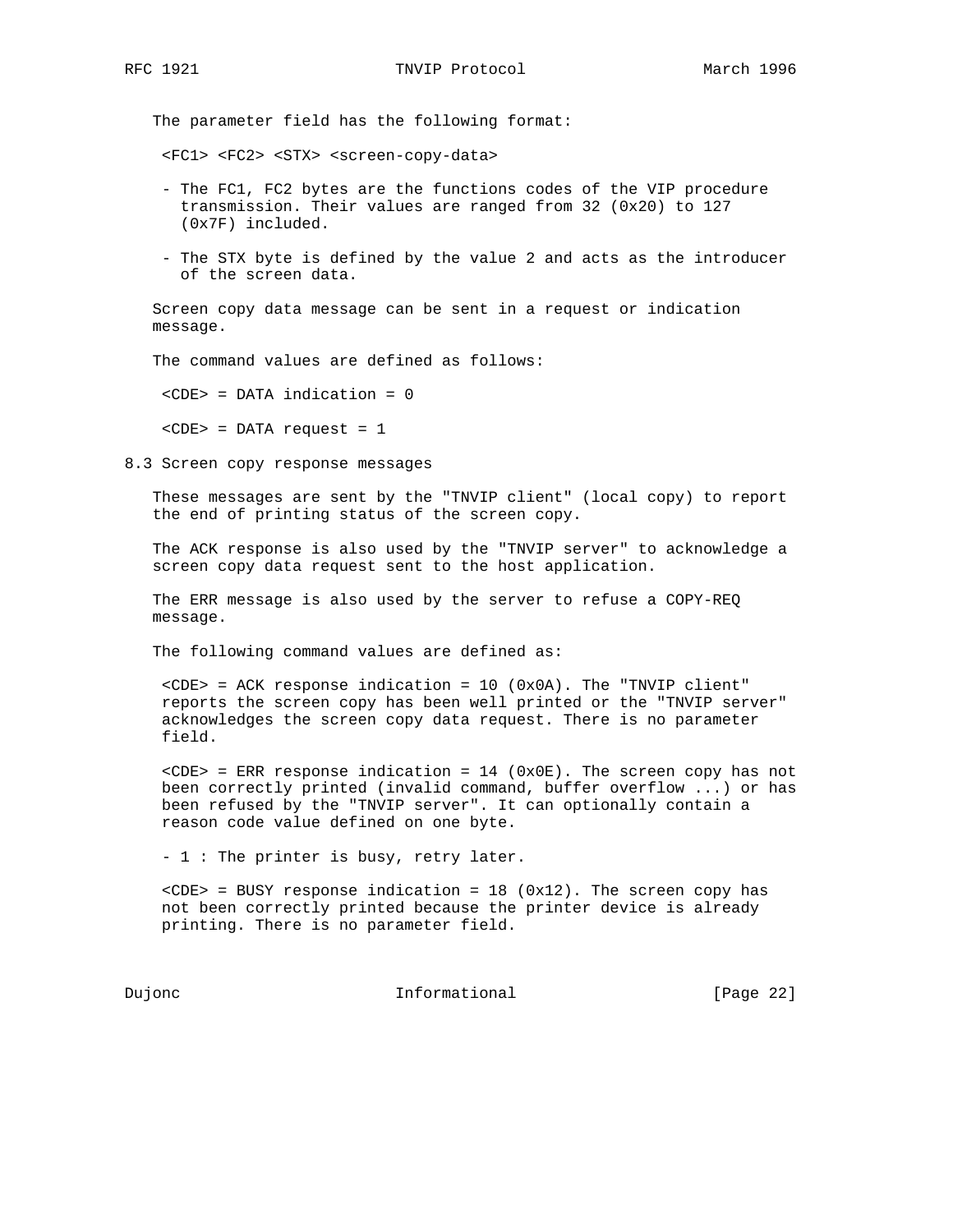<CDE> = ABORTED response indication =22 (0x16). The screen copy has been aborted by the terminal operator. There is no parameter field.

 <CDE> = PURGED response indication = 26 (0x1A). The screen copy request message has been aborted by a purge indication message. There is no parameter field.

 $\text{CDE}$  = NOT-AVAILABLE response indication = 30 (0x1E). The screen copy has not been correctly printed because the printer device is not supported. There is no parameter field.

 <CDE> = PROTOCOL-VIOLATION response indication = 34 (0x22). The screen copy request received has been deleted because an other screen copy request is already in process. That means several screen copy request messages have been sent without waiting for the response. It is a consequence of the non-compliance of the protocol. There is no parameter field.

 <CDE> = UNKNOWN-COMMAND response indication = 38 (0x26). The screen copy request received has been deleted because the <CDE> field value is unknown. It is a consequence of the non-compliance of the protocol. There is no parameter field.

8.4 Screen copy purge indication message

 This message is used to purge the current screen copy request message. When the "TNVIP server" or the "TNVIP client" receives this message, if it has not already acknowledged the request message, it returns a screen copy purge acknowledgement message. If it has already replied, it ignores and deletes the message.

The following command value is defined as:

<CDE> = PURGE indication = 40 (0x28).There is no parameter field.

9. The TM attention

 The TM attention is the signal used to activate the local dialog of the DSA Terminal Manager.

 The Telnet Abort Output (AO) command [1] is the mechanism used to implement the TM attention key support in TNVIP.

IAC AO (0xFF 0xF5)

 In order to implement the TM attention key support, "TNVIP clients" should provide a key (or combination of keys) that is identified as mapping to the TM attention key. When the user presses this key(s),

Dujonc **Informational Informational** [Page 23]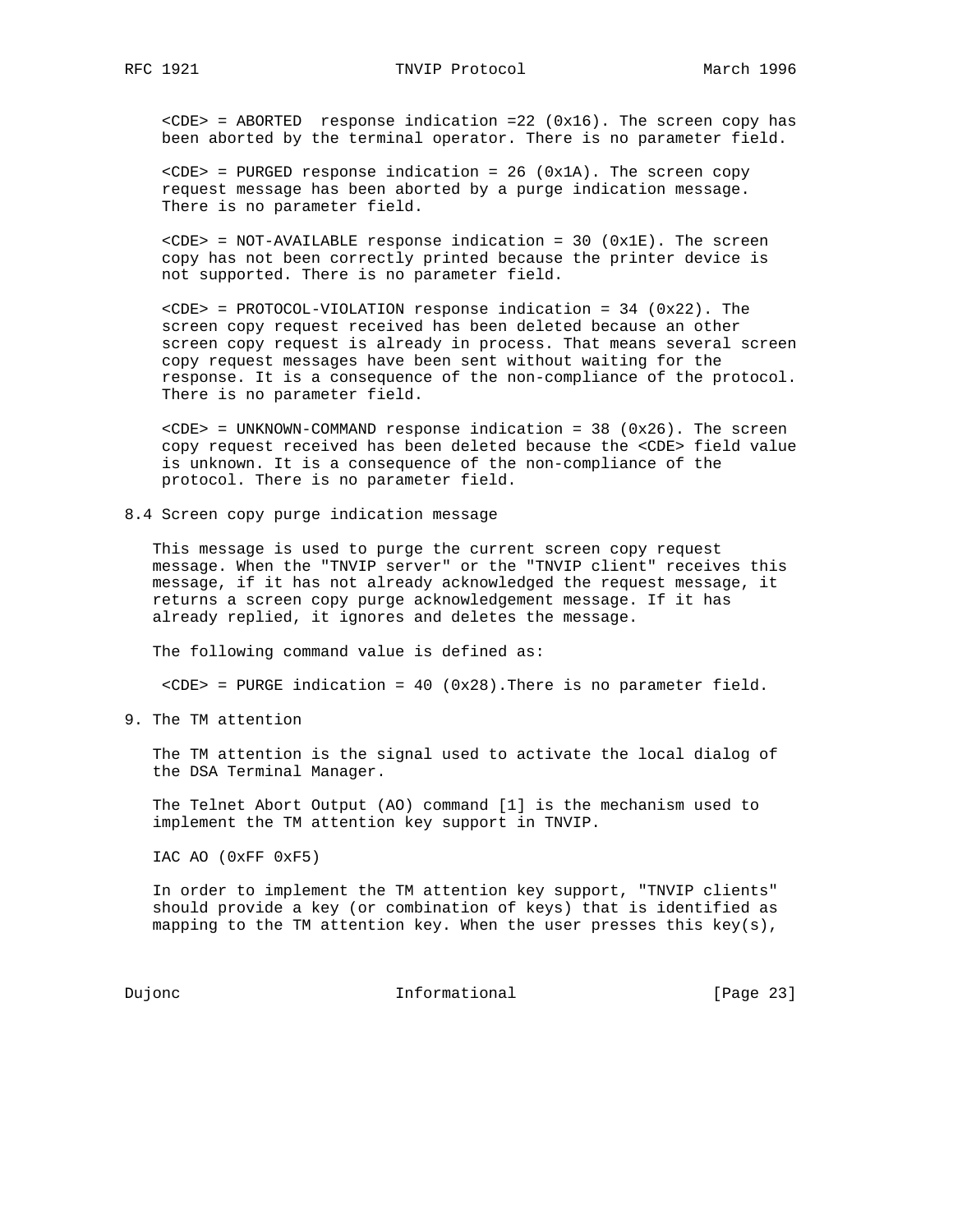RFC 1921 **TNVIP** Protocol March 1996

 the "TNVIP client" should transmit a Telnet AO command to the "TNVIP server".

 Upon receipt of the AO command, a "TNVIP server" that implements the DSA Terminal Manager should enter in what will be loosely termed "TM Local Dialog", suspending the eventual DSA host connection, else it should simply ignore it.

10. The Break Key

 Generally, there is no break key on the real VIP terminal. The break signal is transmitted to the host application through a TM local dialog command (\$\*\$BRK for example)

 On "TNVIP client" emulating VIP terminal, it is often possible to map the break signal on a special key combination or by other way (using mouse ...).

 The Telnet Break (BRK) command [1] is used to map the Break signal of the TNVIP.

IAC BRK (0xFF 0xF3)

11. The Logout Key

 The Telnet Interrupt Process (IP) command [1] can be used to map the logout command of the TM Local Dialog (\$\*\$LO for example) if it is implemented on the "TNVIP server".

IAC IP (0xFF 0xF4)

12. TNVIP messages list

 All the TNVIP commands are summarized here after (and the values are given in hexadecimal).

12.1 Screen Flow

Data request (allowed in the two ways)

 SCREEN DATA-REQ <FC1> <FC2> STX [<screen-data>] IAC EOR 60 01 <FC1> <FC2> 02 [<screen-data>] FF EF

- Allowed responses to the screen Data request.

 SCREEN ACK IAC EOR 60 0A FF EF

Dujonc **Informational Informational** [Page 24]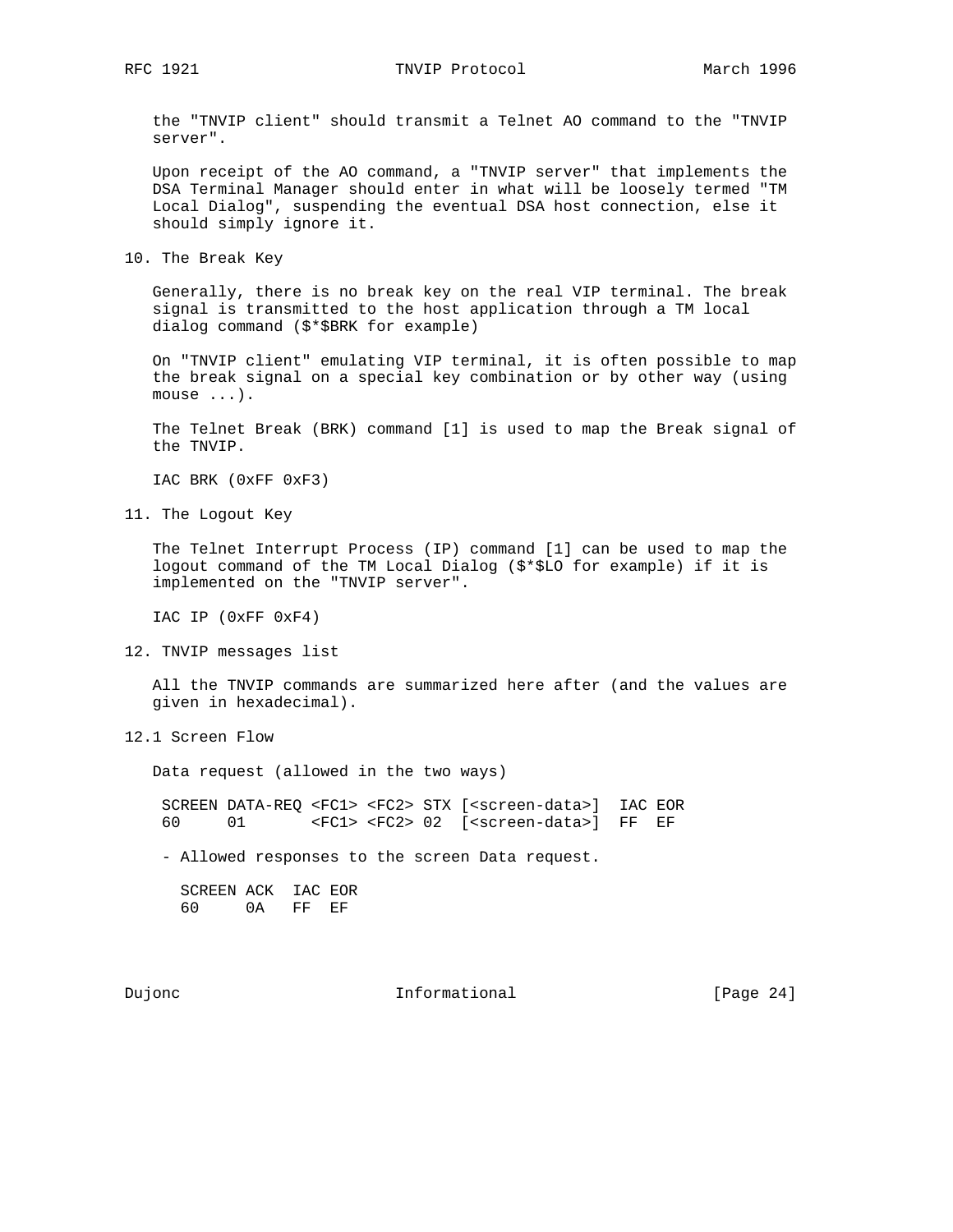SCREEN ERROR IAC EOR 60 0E FF EF SCREEN BUSY IAC EOR 60 12 FF EF SCREEN ABORTED IAC EOR 60 16 FF EF SCREEN PURGED IAC EOR 60 1A FF EF Password request (only from the "TNVIP server" to the "TNVIP client") SCREEN PASSW-REQ <FC1> <FC2> STX [<screen-data>] IAC EOR 60 05 <FC1> <FC2> 02 [<screen-data>] FF EF - Allowed responses to the password request. SCREEN ACK IAC EOR 60 0A FF EF SCREEN ERROR IAC EOR 60 0E FF EF SCREEN BUSY IAC EOR 60 12 FF EF SCREEN ABORTED IAC EOR 60 16 FF EF SCREEN PURGED IAC EOR 60 1A FF EF Local state request (only from the "TNVIP client" to the "TNVIP server"). SCREEN LOCAL-ST IAC EOR 60 2D FF EF - Allowed responses to the Local state request. SCREEN ACK IAC EOR 60 0A FF EF SCREEN PURGED IAC EOR 60 1A FF EF

Dujonc **Informational Informational** [Page 25]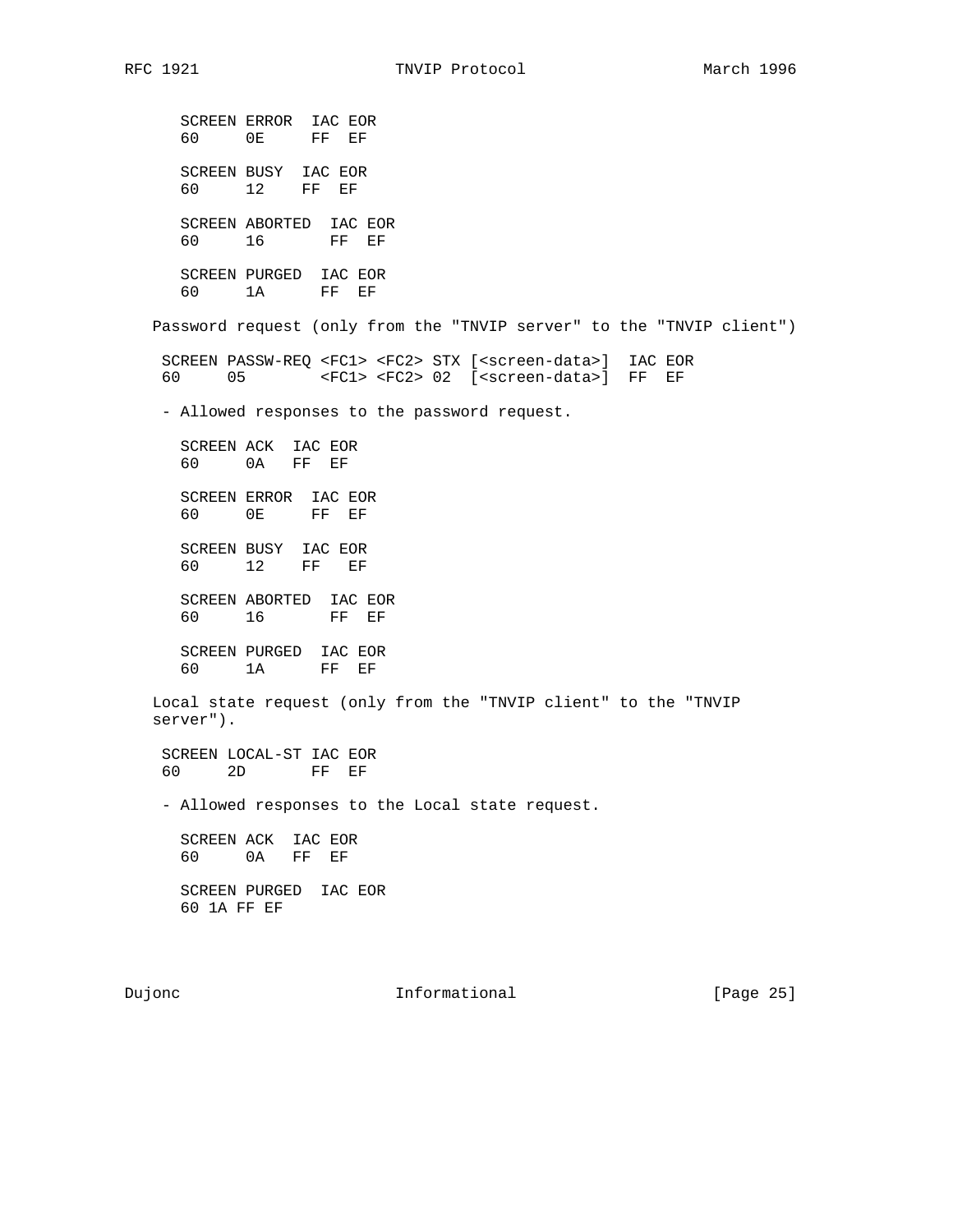Responses to request violating the TNVIP protocol (allowed in the two ways) SCREEN NOT-AVAIL IAC EOR 60 0E FF EF SCREEN PROT-VIOL IAC EOR 60 22 FF EF SCREEN UNKN-CDE IAC EOR 60 26 FF EF Indications (allowed in the two ways) SCREEN DATA-IND <FC1> <FC2> STX [<screen-data>] IAC EOR 60 00 <FC1> <FC2> 02 [<screen-data>] FF EF SCREEN PURGE IAC EOR 60 28 FF EF Password indication (only from the "TNVIP server" to the "TNVIP client"). SCREEN PASSW-IND <FC1> <FC2> STX [<screen-data>] IAC EOR 60 04 <FC1> <FC2> 02 [<screen-data>] FF EF On line state indication (only from the "TNVIP client" to the "TNVIP server"). SCREEN ONLINE-ST IAC EOR 60 30 FF EF 12.2 Printer flow Data request (only from the "TNVIP server" to the "TNVIP client") PRINTER DATA-REQ <FC1> <FC2> STX [<printer-data>] IAC EOR 68 01 <FC1> <FC2> 02 [<printer-data>] FF EF - Allowed responses to the printer data request. PRINTER ACK [<status>] IAC EOR 68 0A [<status>] FF EF PRINTER ERROR [<status>] IAC EOR 68 0E [<status>] FF EF

Dujonc **Informational Informational** [Page 26]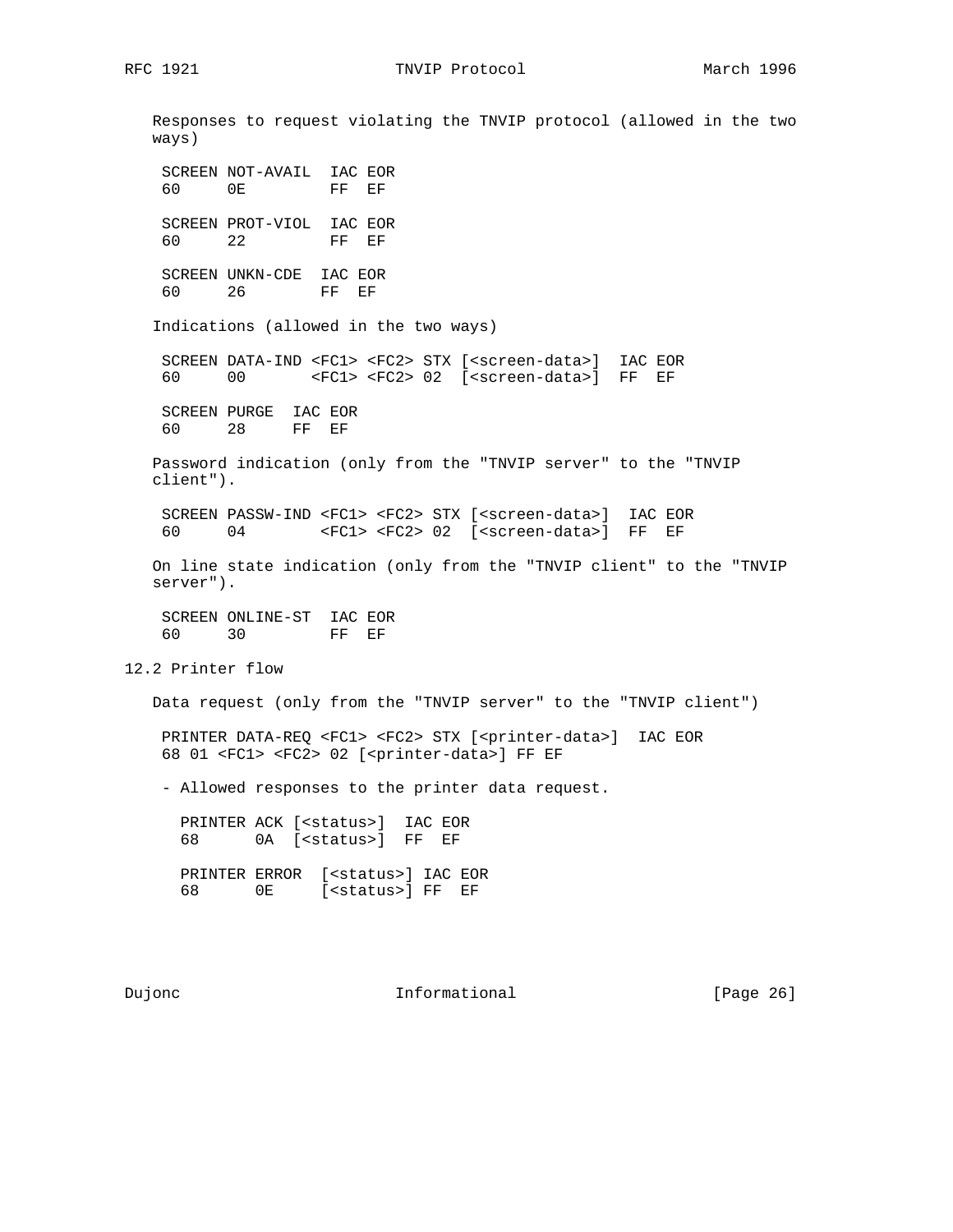PRINTER BUSY [<status>] IAC EOR 68 12 [<status>] FF EF PRINTER ABORTED [<status>] IAC EOR 68 16 [<status>] FF EF PRINTER PURGED [<status>] IAC EOR 68 1A [<status>] FF EF PRINTER NOT-AVAIL [<status>] IAC EOR 68 1E [<status>] FF EF State request (only from the "TNVIP server" to the "TNVIP client") PRINTER STATE-REQ IAC EOR 68 35 FF EF - Allowed responses to the state request. PRINTER READY IAC EOR 68 3A FF EF PRINTER STANDBY IAC EOR 68 3E FF EF PRINTER PURGED IAC EOR 68 1A FF EF PRINTER NOT-AVAIL IAC EOR 68 1E FF EF Responses to request violating the TNVIP protocol (allowed in the two ways) PRINTER PROT-VIOL IAC EOR<br>68 22 FF EF 68 22 PRINTER UNKN-CDE IAC EOR 68 26 FF EF Indication (only from the "TNVIP server" to the "TNVIP client") PRINTER PURGE IAC EOR 68 28 FF EF

Dujonc **Informational Informational** [Page 27]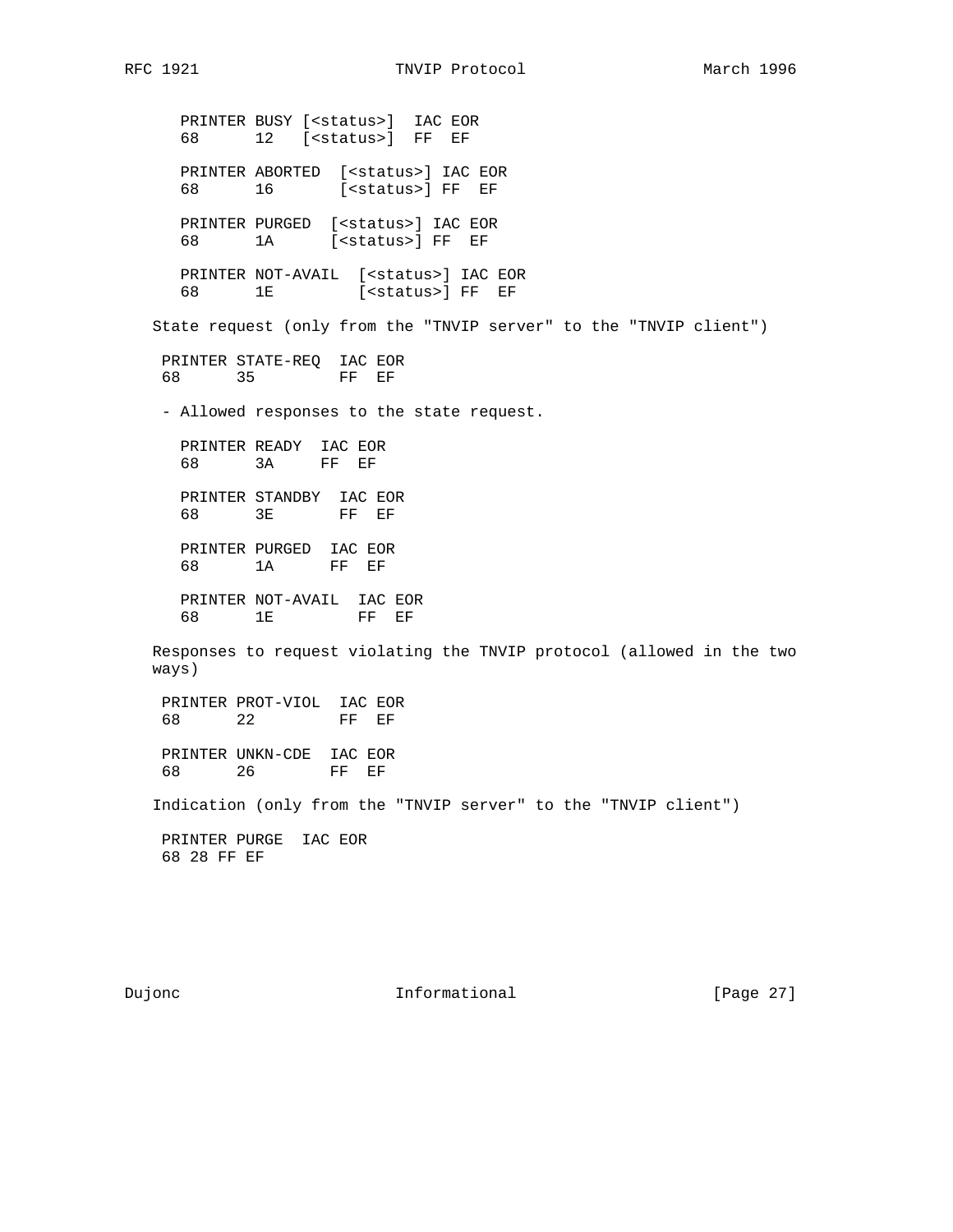RFC 1921 TNVIP Protocol March 1996

12.3 Screen Copy Printing messages flow Copy request (only from the "TNVIP client" to the "TNVIP server") SCPM COPY-REQ IAC EOR 69 41 FF EF - Allowed responses to the copy request (from the "TNVIP server" to the "TNVIP client") SCPM ERROR <reason> IAC EOR 69 0E <reason> FF EF SCPM PURGED IAC EOR 69 1A FF EF SCPM NOT-AVAIL IAC EOR 69 1E FF EF SCPM LOCAL-COPY-RQ IAC EOR 69 47 FF EF Local copy request (only from the "TNVIP server" to the "TNVIP client" ) SCPM LOCAL-COPY-RQ IAC EOR 69 47 FF EF - Allowed responses to the local copy request (from the "TNVIP client" to the "TNVIP server"). SCPM ACK IAC EOR 69 0A FF EF SCPM ERROR IAC EOR 69 0E FF EF SCPM BUSY IAC EOR 69 12 FF EF SCPM ABORTED IAC EOR 69 16 FF EF SCPM PURGED IAC EOR 69 1A FF EF SCPM NOT-AVAIL IAC EOR 69 1E FF EF

Dujonc **Informational Informational** [Page 28]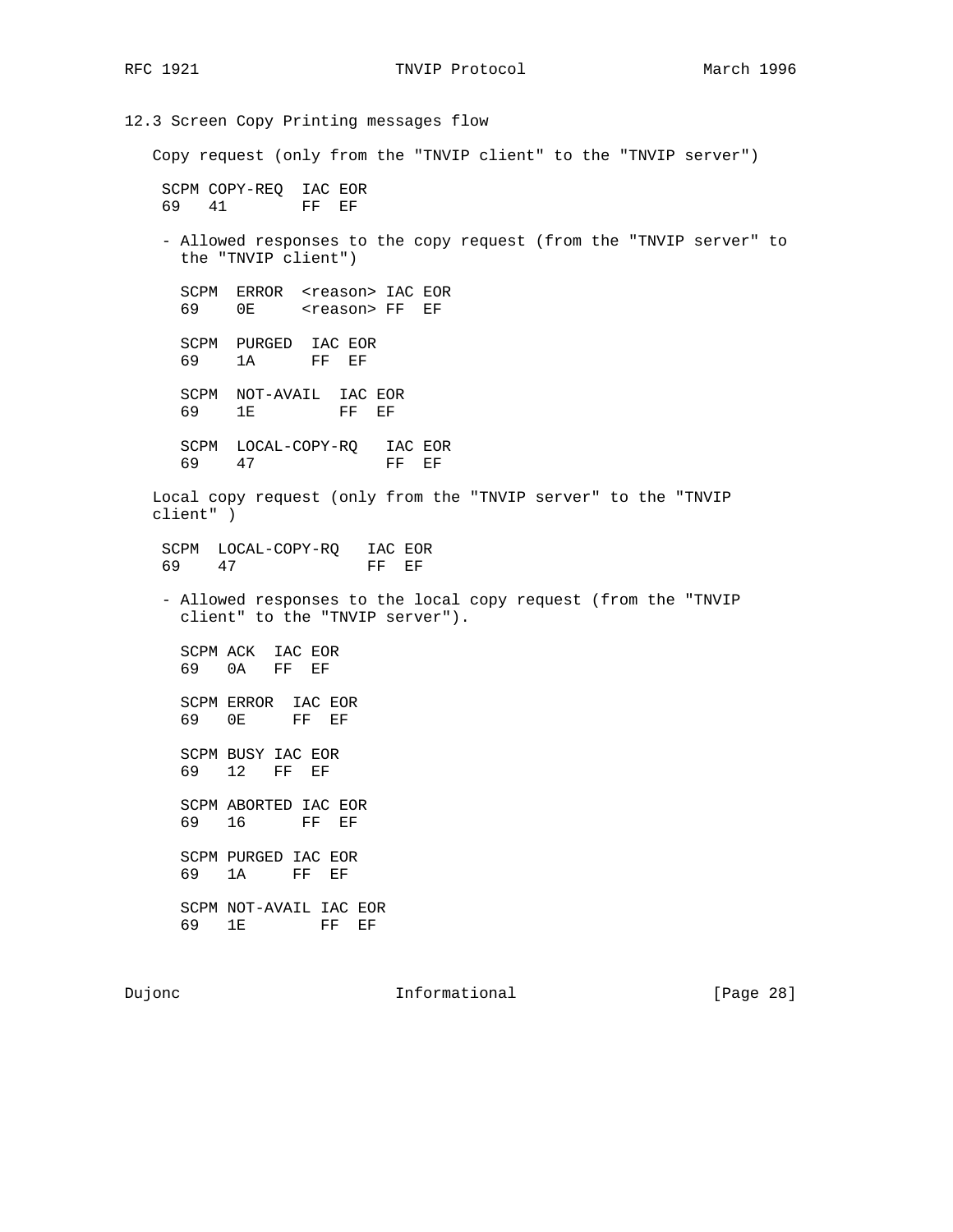RFC 1921 **TNVIP Protocol** March 1996

 Data request. (only from the "TNVIP client" to the "TNVIP server") SCPM DATA-REQ <FC1> <FC2> STX [<screen-data>] IAC EOR 69 01 <FC1> <FC2> 02 [<screen-data>] FF EF - Allowed responses to the data request SCPM ACK IAC EOR 69 0A FF EF SCPM PURGED IAC EOR 69 1A FF EF SCPM NOT-AVAIL IAC EOR 69 1E FF EF Responses to request violating the TNVIP protocol (allowed in the two ways) SCPM PROT-VIOL IAC EOR 69 22 FF EF SCPM UNKN-CDE IAC EOR 69 26 FF EF Indications (allowed in the two ways) SCPM DATA-IND <FC1> <FC2> STX [<screen-data>] IAC EOR 69 00 <FC1> <FC2> 02 [<screen-data>] FF EF SCPM PURGE IAC EOR

69 28 FF EF

13. Security Considerations

 Security issues are not addressed in this document. It is anticipated that once authentication mechanisms have become well established, use of them can be made by TNVIP. One of the important uses of authentication would be to answer the question of whether or not a given user should be allowed to "use" a specific terminal.

Dujonc **Informational Informational** [Page 29]